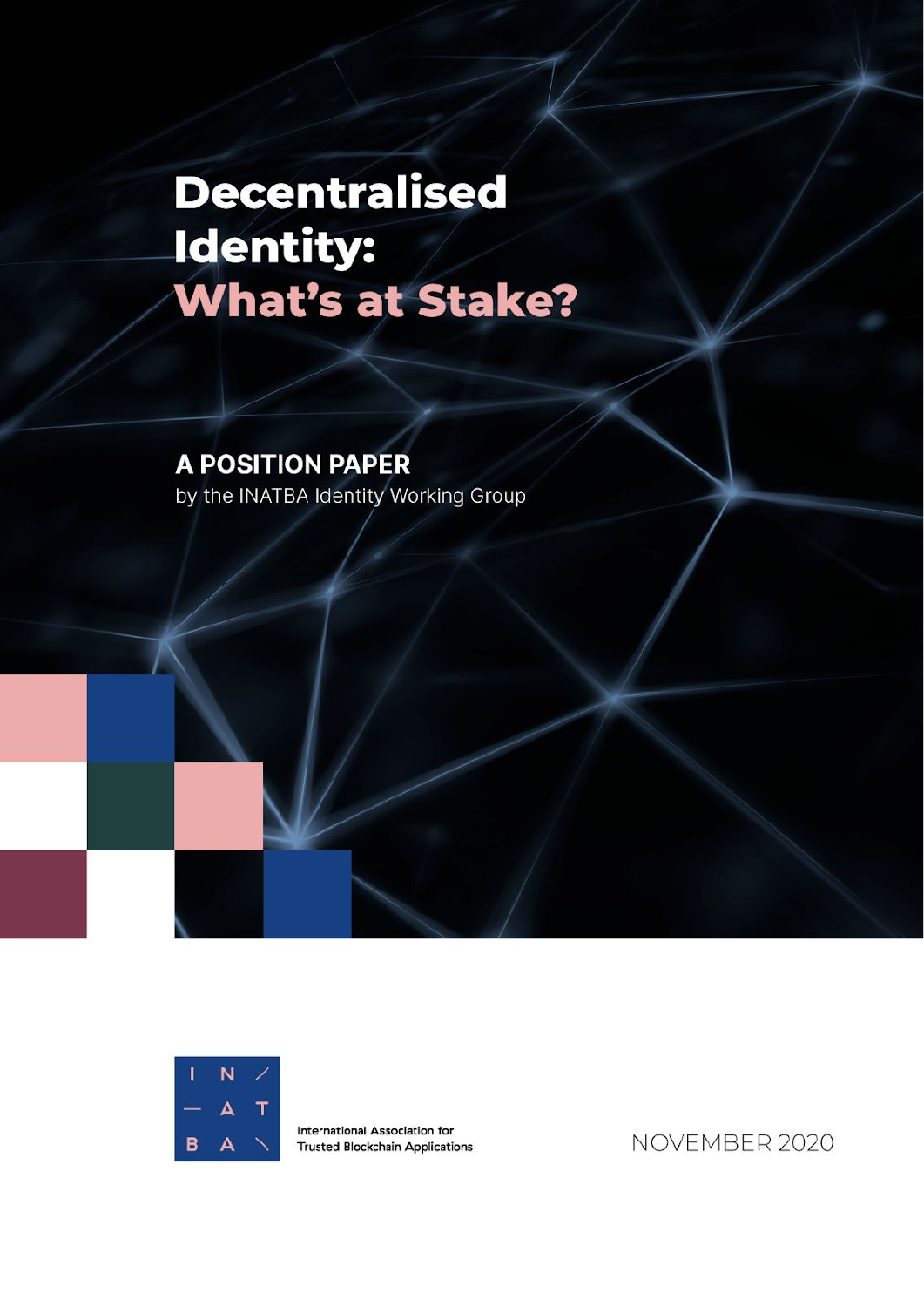

# <span id="page-1-0"></span>**Authors**

Kai Wagner (Jolocom) Xavier Vila Pueyo (Validated ID) Nathan Vandy (Blockchain Helix) Daniel Bachenheimer (Accenture) Dominik Beron (Danube Tech)

# <span id="page-1-1"></span>**Contributors and Reviewers**

Michelle Leech (Tendermint)

Catarina Veloso (Trust Fractal)

Oliver Naegele (Blockchain Helix)

Wim Stalmans (Infrachain)

Edilson Osorio Junior (OriginalMy)

Hervé Bonazzi (Archipels)

Joachim Lohkamp (Bundesverband Blockchain)

Gerrit Steinfort (IBM)

Emiliyan Enev (ReCheck)

Gustavo Prieto (University of Turin) — INATBA AAB

Roberto García (Universitat de Lleida) — INATBA AAB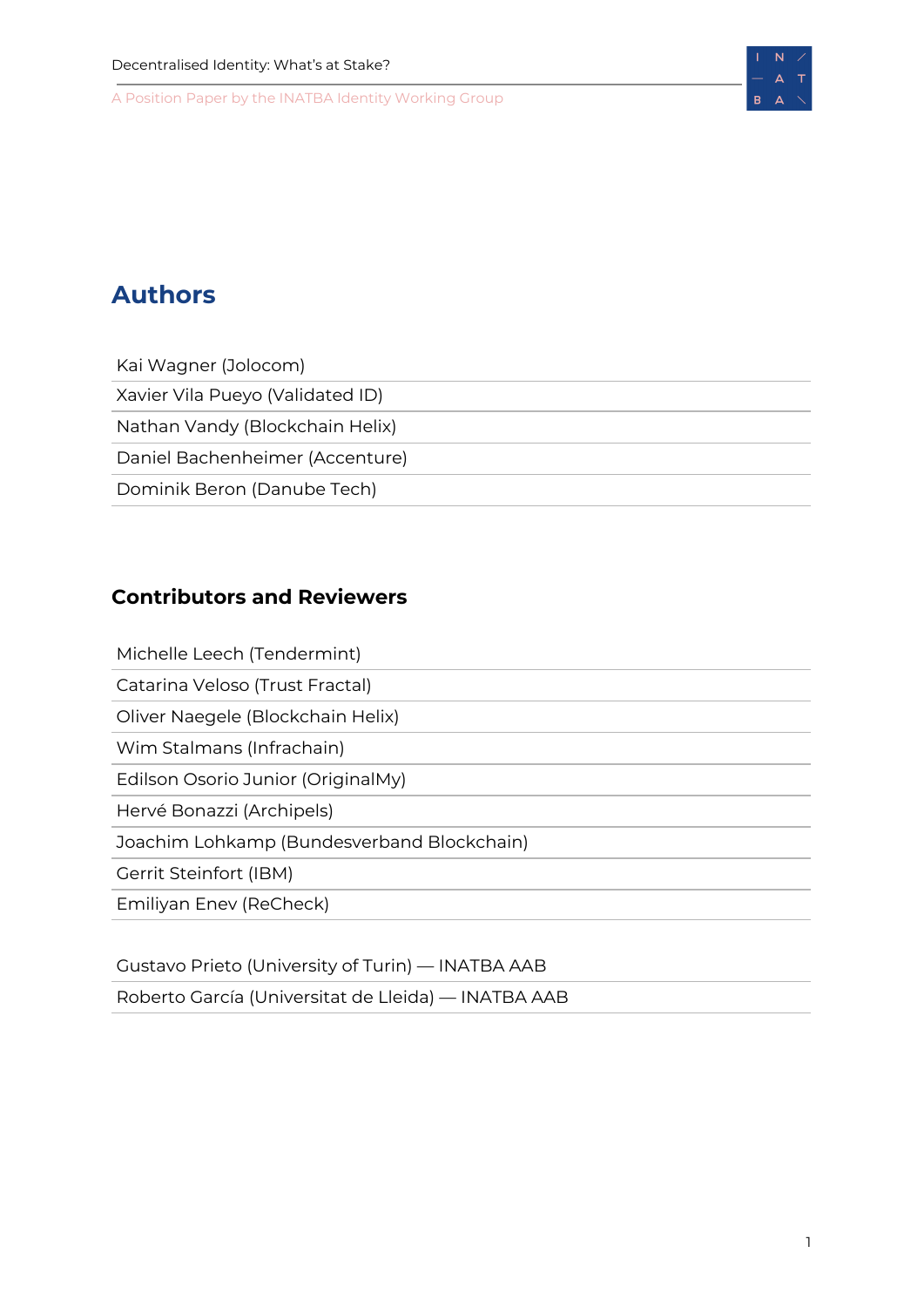# <span id="page-2-0"></span>**Table of contents**

| <b>Authors</b>                                                                                                                                                                                                                                                                                                                                | 1                                                              |
|-----------------------------------------------------------------------------------------------------------------------------------------------------------------------------------------------------------------------------------------------------------------------------------------------------------------------------------------------|----------------------------------------------------------------|
| <b>Contributors and Reviewers</b>                                                                                                                                                                                                                                                                                                             | 1                                                              |
| <b>Table of contents</b>                                                                                                                                                                                                                                                                                                                      | $\mathbf 2$                                                    |
| <b>Abstract</b>                                                                                                                                                                                                                                                                                                                               | 4                                                              |
| <b>Introduction</b>                                                                                                                                                                                                                                                                                                                           | 5                                                              |
| <b>Call to Action</b>                                                                                                                                                                                                                                                                                                                         | 6                                                              |
| 1. From Centralised to Self-Sovereign Digital Identity<br>1.1. Centralised Identity<br>1.2. Federated & User-Centric Identity<br>1.3. Limitations of Centralised & Federated Identity<br>Centralised identity<br><b>Federated identity</b><br>1.4. The Evolution of Self-Sovereign Identity                                                   | 7<br>7<br>7<br>8<br>8<br>8<br>9                                |
| <b>2. SSI Vision</b><br>2.1. Values & Benefits of SSI<br><b>Benefits for Individuals</b><br><b>Benefits for Organisations</b><br>Establishing trust in SSI interactions<br>2.2. SSI Today - What Has Been Achieved<br>2.3. SSI in the Future - What's at Stake<br>I. Ideal Scenario<br>II. Functional Scenario<br>III. Dysfunctional Scenario | 9<br>9<br>10<br>11<br>12<br>13<br>14<br>14<br>15<br>15         |
| 3. Work areas<br>3.1. Interoperability & Standards<br>Introduction<br>Where are we now?<br><b>Barriers and Challenges</b><br>Path Forward<br>3.2. Governance<br>Introduction<br>Where are we now?<br><b>Barriers and Challenges</b><br>Path Forward                                                                                           | 16<br>16<br>16<br>17<br>18<br>19<br>19<br>19<br>20<br>21<br>21 |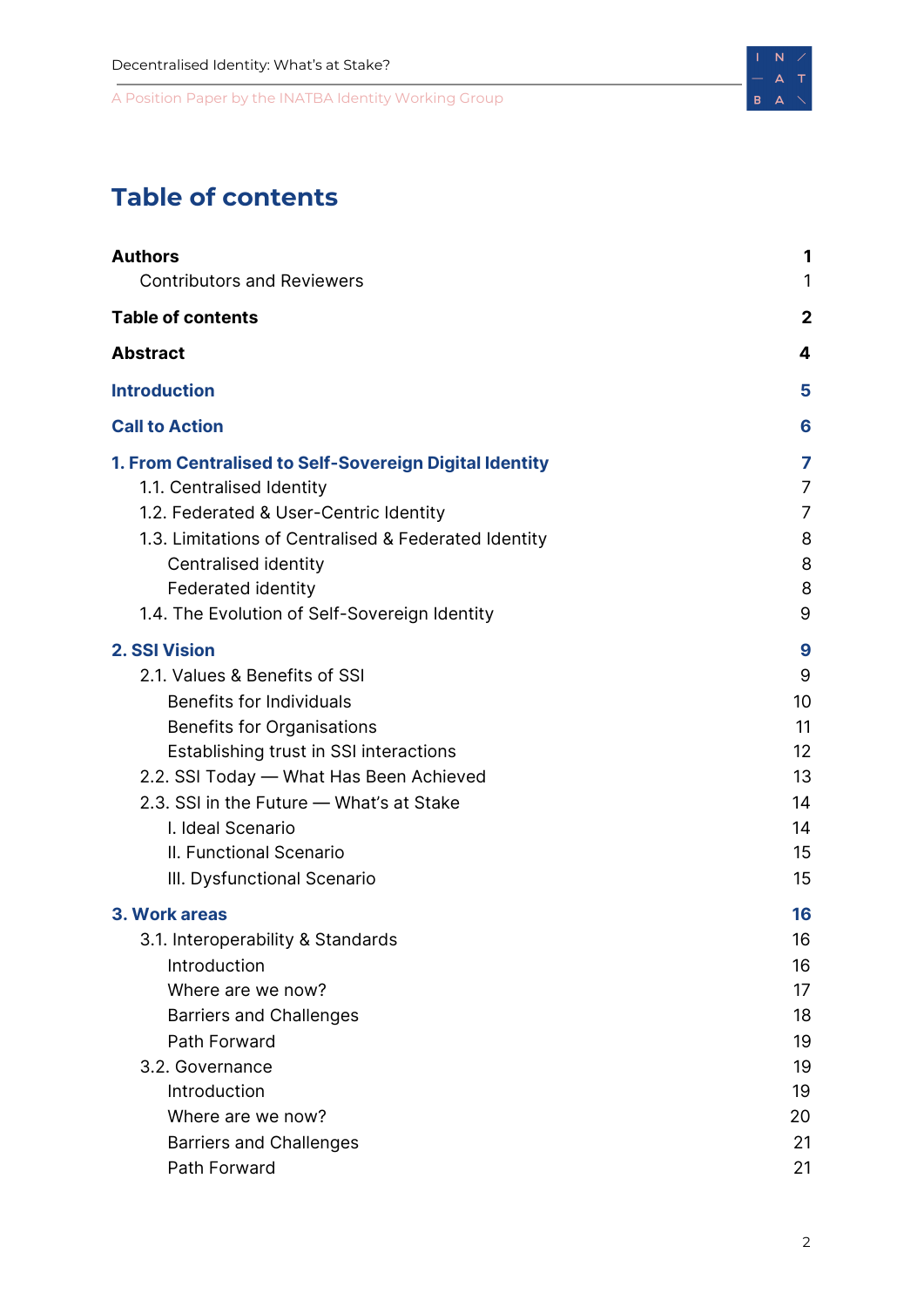| Decentralised Identity: What's at Stake?              | N  |
|-------------------------------------------------------|----|
| A Position Paper by the INATBA Identity Working Group | в  |
| 3.3. Security                                         | 22 |
| Introduction                                          | 22 |
| Where are we now?                                     | 22 |
| <b>Barriers and Challenges</b>                        | 22 |
| Path Forward                                          | 23 |
| 3.4. Privacy and Data Protection                      | 24 |
| Introduction                                          | 24 |
| Where are we now?                                     | 24 |
| <b>Barriers and Challenges</b>                        | 25 |
| Path Forward                                          | 25 |

### **[Glossary](#page-26-0) [27](#page-26-0)**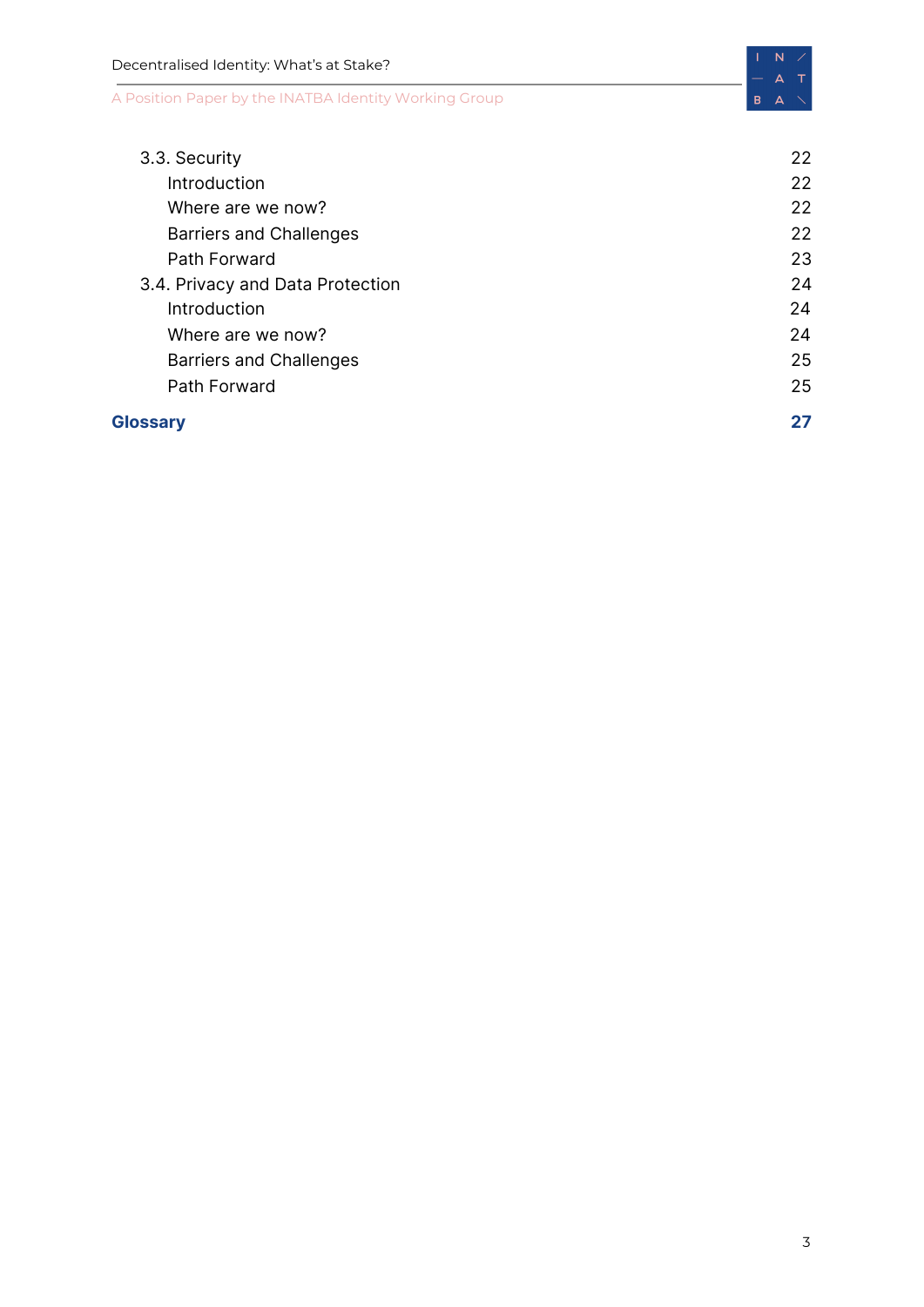

# <span id="page-4-0"></span>**Abstract**

This position paper introduces a scenario-based approach to depict possible futures of digital identity in order to contribute to the important debate on how to best govern the new, highly disruptive approach to digital identity: self-sovereign identity.

Unlike other papers that address self-sovereign identity from a technological perspective, this paper emphasises the need to look beyond questions of technical feasibility. It is necessary to address the questions of political and economic power that are emerging alongside the steady adoption of this new identity model.

We do this by introducing the evolutionary steps that have led to the development of self-sovereign Identity, outlining previous promises and analysing the realities that have since emerged. In examining the potential of self-sovereign identity and its anticipated positive effects, we highlight critical questions that will determine whether this form of identity can reach its projected potential. To contextualise this debate, we provide an overview of the four core work areas that currently characterise the discussion on self-sovereign Identity.

Finally, we invite the community to engage in this discussion, which we perceive as an important aspect of our shared responsibility.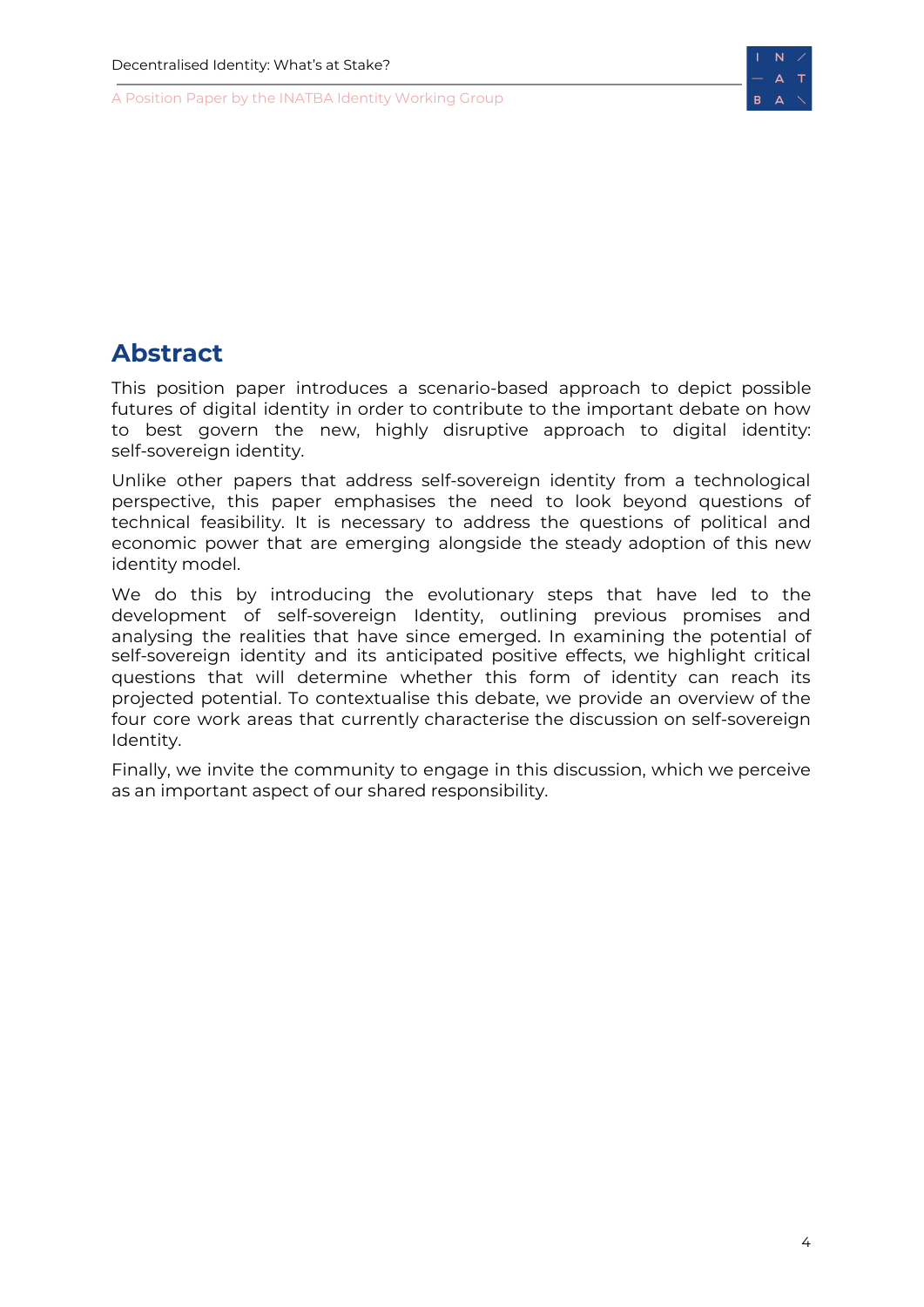

# <span id="page-5-0"></span>**Introduction**

This position paper is published by the Identity Working Group of INATBA, intended to contribute to the development of self-sovereign identity and recognition of its regulatory, business and technical realities.

INATBA is exceptionally well-positioned to address the explicit and sometimes implicit challenges surrounding the development and adoption of decentralised identity in its role as a global platform for dialogue between regulators, academics and business stakeholders.

Self-sovereign identity (SSI) is considered the next evolutionary step in the development of digital identities. At a time where the digitisation of our private, public and economic lives is becoming increasingly relevant, digital identity is not solely a question of technological innovation but also requires consideration of political and economic power. Self-sovereign identity puts the individual structurally in control of their own verifiable identity attributes, issued by one or more trusted entities, from which they may selectively disclose information required to access a service. Under informed consent, the information shared can be cryptographically verified to determine its authenticity and integrity without the need to revert back to the issuer or any centralised authority. With an emerging generation of technology produced to disrupt the existing digital identity market, regulators need to find new answers to questions of political and economic power raised by adopting self-sovereign identity.

Our position paper is written by experts and practitioners from the decentralised identity community. It has been reviewed by a diverse set of INATBA member organisations that work on decentralised identity, as well as by members of INATBA's academic advisory body.

This position paper consists of three sections, preceded by a call to action that highlights the most important points to consider when conceptualising the ideal scenario for self-sovereign identity to be implemented. The first section provides an overview of the evolution from centralised identity to decentralised and self-sovereign identity. The second section indicates the benefits of SSI, its current status, and possible future scenarios. Finally, the third section presents areas that require further attention and development for the ultimately successful implementation of self-sovereign identity.

We hope that this paper will expand the debate on self-sovereign identity beyond its technological feasibility and help the identity field move toward addressing the challenging task of balancing the benefits of this technology with its risks. This task needs to be collectively addressed by regulators, scientists, civil society representatives and businesses. We are ready to engage in this work and look forward to leveraging our full capacity to make this process possible.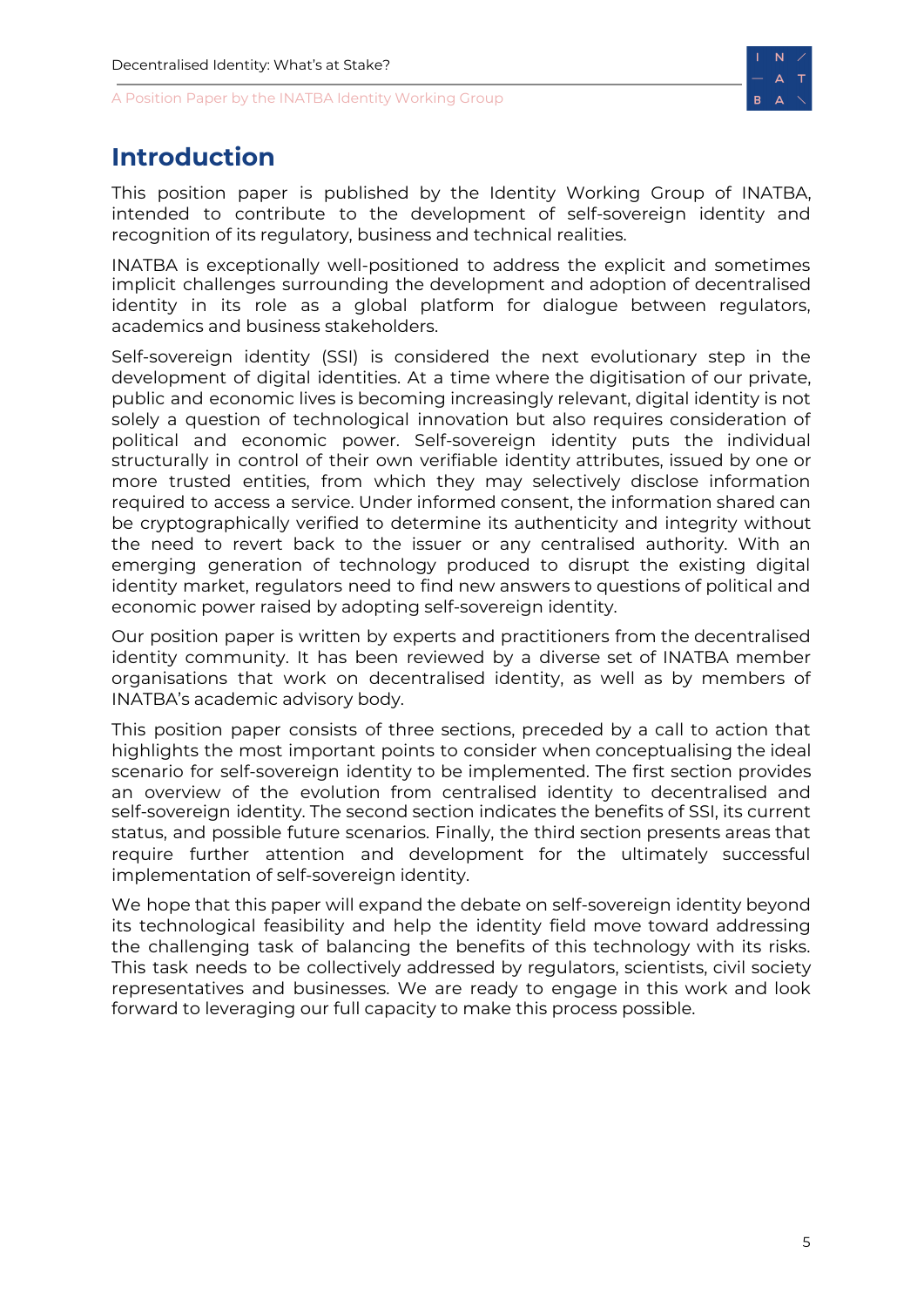

# <span id="page-6-0"></span>**Call to Action**

Aiming to ensure a safe and accountable introduction of self-sovereign identity into people's everyday lives, in Section 3, we describe various topics spanning four work areas that need to be addressed. These can be found at the end of each of the Work area sub-chapters under the label "Path Forward". Below, we highlight the most important points that need to be addressed to achieve the ideal scenario for implementation of self-sovereign identity (later described in Section 2.3).

- Self-sovereign identity must be regulated in a technologically-agnostic way that ensures a fair distribution of power and liability for all included parties.
- Open standards and specifications are needed to create an innovative and competitive market that does not hinder innovation with vendor lock-in and patent restrictions.
- An agreement must be reached on which SSI building blocks are to be standardised and thus made interoperable. Organisations involved in this process need to ensure transparency and provide access to these discussions and decision-making processes.
- Many of SSI's positive outcomes can only be achieved if the reuse of credentials across sectors is realised (Credential Roaming). Reusable Credentials are technically possible, but Credential Roaming has not reached widespread adoption due to a lack of regulatory clarity.
- Data protection and privacy standards must not be eroded. SSI enables the digitisation and utilisation of additional personal data. A predictable regulatory regime on what identity and personal data can be shared with third parties and how individuals can be protected from its misuse must be created (e.g., GDPR).
- Privacy and data protection regulations are instrumental in ensuring that the currently uneven power relation between identity holders and parties that request data (verifiers) can be structured to protect "personal data" and "sensitive personal data" (e.g., biometric characteristics and health information).
- Regulators should encourage and promote the certification of products, services and processes in line with existing (cyber)security certification schemes and support the creation/consolidation of these standards if not yet in existence.
- Relevant agencies should update their recommendations and guidelines, taking into account all new protocols and algorithms being proposed as de facto standards in self-sovereign identity ecosystems.
- SSI implementers should follow best practices when using cryptography, privileging thoroughly tested algorithms and protocol implementations, conducting risk assessments, and implementing risk management processes that use an Information Security Management System wherever possible.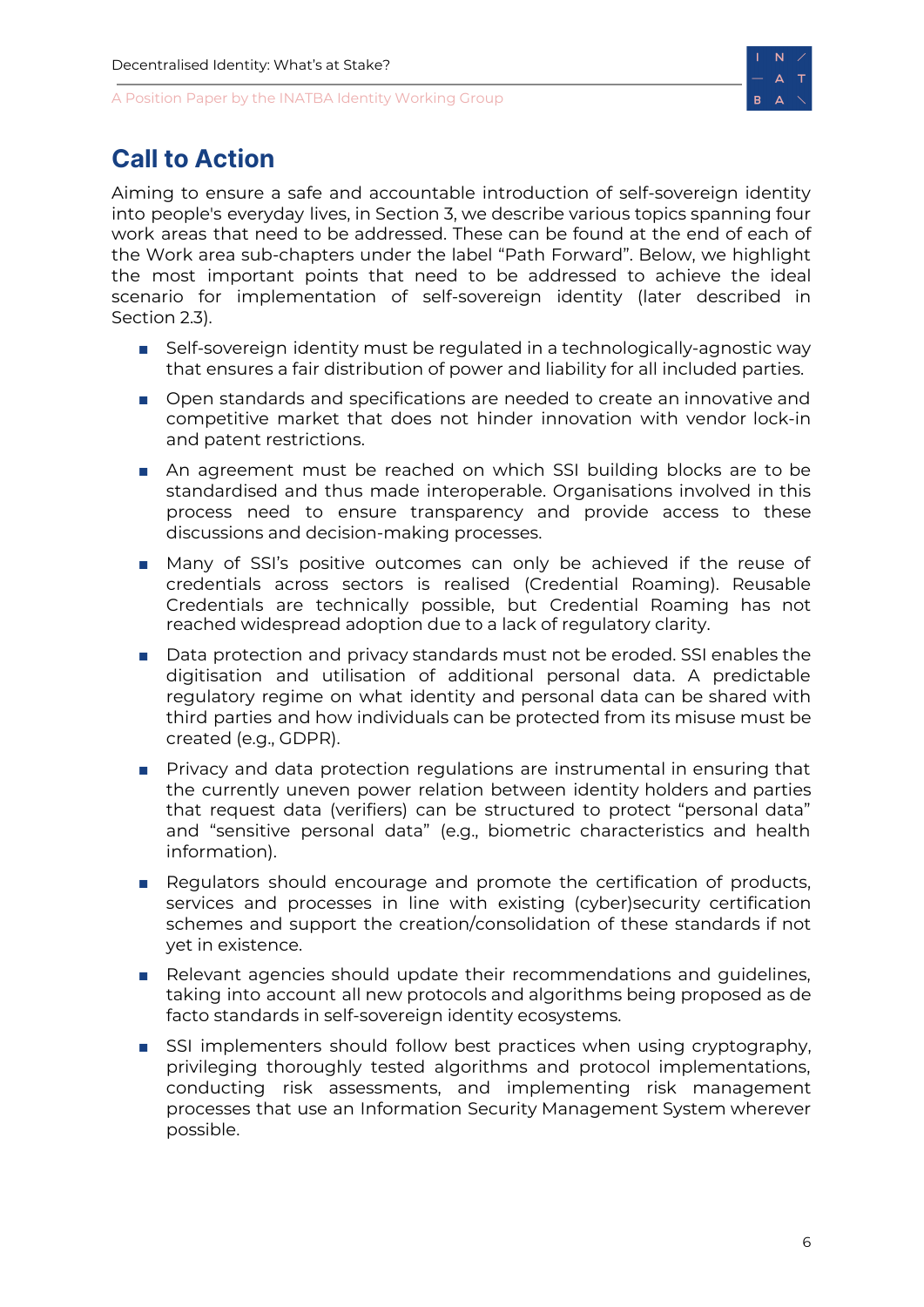

# <span id="page-7-0"></span>**1. From Centralised to Self-Sovereign Digital Identity**

Identity can be defined in many different ways, especially when viewed from a "digital identity" perspective. For the purpose of this document, we use identity to refer to "digital identity" defined as the collection of attributes and information about an entity that is used to represent and distinguish the entity in an interaction with the outside world. More specifically, identity refers to what actors look for in the representation of an entity to recognise such an entity as being unique or matching existing criteria.

The history of digital identity can be traced back to the 1960s or even earlier; however, this position paper focuses on more recent history, starting with the advent of the internet in the 1990s.

# <span id="page-7-1"></span>**1.1. Centralised Identity**

With the introduction of online interactions and transactions, it became clear that users needed some form of digital identity. Usually, this consisted of a personalised account created for individual users. A user account included

D

associated credentials (typically a username and password) and other information relevant to the interactions and transactions they were authorised to take.

This identity model is organised by those who want to exclusively connect subjects to organisations (employees, customers, etc.). This makes it naturally centralised, with few or no incentives to share data or collaborate between database organisers and owners.

# <span id="page-7-2"></span>**1.2. Federated & User-Centric Identity**

There are numerous downsides to centralised identity management, including security vulnerabilities (e.g., most people reuse passwords) and usability challenges (inconvenience of creating and handling a great number of accounts each with its own username and password). Further examples are later detailed in Section 1.3: Limitations & Challenges of Centralised & Federated Identity.

Given the negative aspects associated with centralised identity management, a new approach emerged within the past ten years: federated and user-centric identity. The core idea behind these approaches was to allow individuals to use the same credentials to access services on different sites (separate entities). Following the first initiatives in this field (e.g., Microsoft Passport, Liberty Alliance),

the main form of innovation was to introduce so-called "Identity Providers" (IdPs) — trusted authorities that handle user's identity data and accounts. As a result, users do not have to manually create separate accounts with unique usernames and passwords. Instead, users can click a single button and let an IdP manage their information.

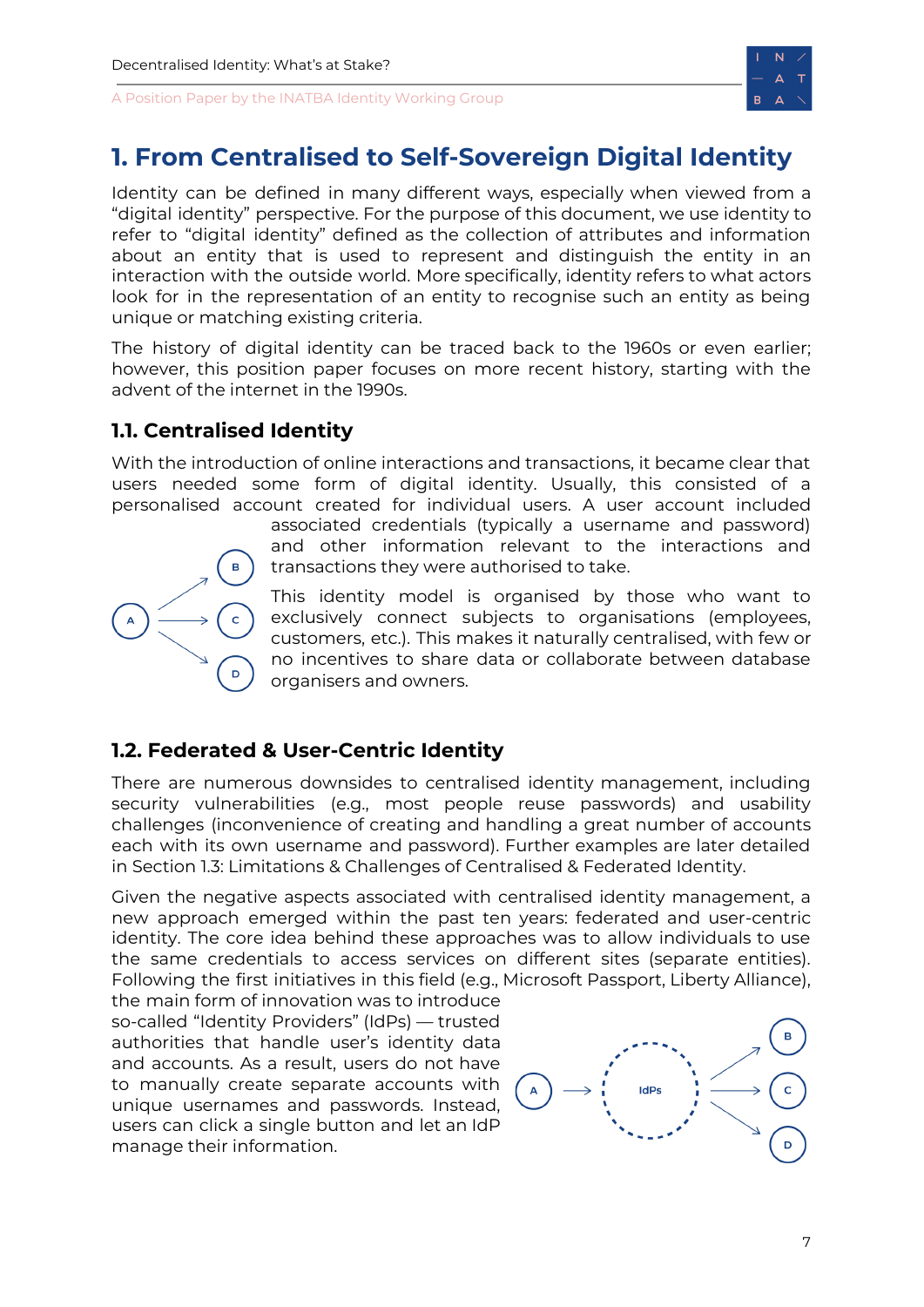

In theory, this reduces data duplication, as well as produces fewer security vulnerabilities and higher convenience. Examples include:

- OpenID
- OpenID Connect
- OAuth
- FIDO.

# <span id="page-8-0"></span>**1.3. Limitations of Centralised & Federated Identity**

### <span id="page-8-1"></span>**Centralised identity**

Centralised identity poses a number of limitations. When users create accounts on separate websites, users store a small part of their digital identity in the databases of these websites and service providers. Consequently, digital identities become fragmented and locked into numerous different databases (data silos) controlled by multiple external third parties. Centralised models that are less fragmented, such as social media platforms or health- and financial services repositories, are target-rich and considered "honey pots" for fraudsters. To summarise, individual entities do not have control over their own data in centralised identity forms; neither the identifiers used to create and access user accounts (e.g., email addresses, phone numbers) nor the actual identity data are stored within these data silos.

### <span id="page-8-2"></span>**Federated identity**

The emergence of this new approach to digital identity was supported by the rise of popular platforms that hold large quantities of identity data, such as Facebook, Twitter or Google. However, a number of privacy and security scandals revealed lax data protection practices and diminished user trust in IdPs. Without such trust, Federated Identity loses its foundation.

Therefore, the design of current digital identity solutions pose many challenges:

- **Data Acquisition:** Acquiring data is labor-intensive, inconvenient and expensive for both service providers and their users.
- **Data Quality:** Current data acquisition methods often result in suboptimal quality data sets due to either unintentional errors or fraudulent declarations.
- **Data Maintenance:** Most data changes over time (e.g., address, permits, etc.) demand regular updates, making maintenance tedious and expensive.
- **Data Processing:** Service providers often rely on time-consuming, error prone, and manual methods for data processing and verification.
- **Security & Fraud:** Current (paper-based) credentials are often not sufficiently resistant against counterfeiting or fraud. Data verification (integrity, validity, origin) is difficult, expensive and slow (e.g., due to intermediaries).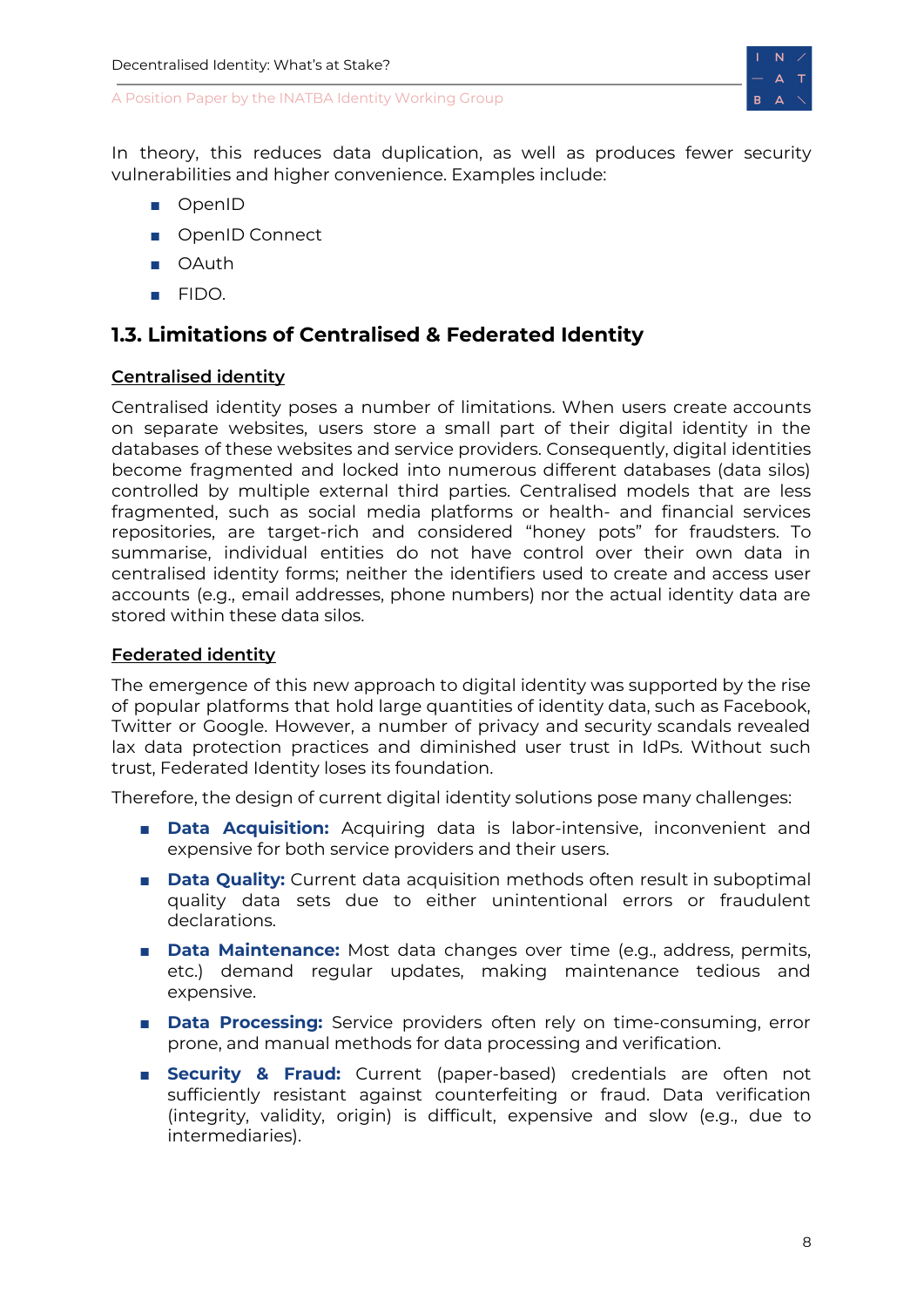

- **Data Control & Privacy:** The centralised or federated design of current data infrastructures is responsible for the lack of control users have over their data.
- **Data Silos:** Service providers often lack access to data that could facilitate their work and create value for users as data is stored and managed by a central authority that is not the user.
- **Limitations of Current Solutions:** Current systems have a limited scope and cannot support digital identities that represent users in all facets of their lives. The eIDAS framework, for example, covers only a minimum data set for identification and authentication.

# <span id="page-9-0"></span>**1.4. The Evolution of Self-Sovereign Identity**

A new approach toward digital identity is gaining momentum: Self-Sovereign Identity<sup>1</sup> (SSI). SSI promises increased individual control over data. Instead of manually creating and handling accounts (Centralised Identity) or trusting IdPs (Federated Identity), SSI centers the individual at each of their digital interactions. This approach is explored more concretely in the following sections.



# <span id="page-9-1"></span>**2. SSI Vision**

Self-sovereign identity is more than a combination of existing technological innovations. It is a new way of thinking about digital identity, rooted in the principle that individuals should be in control of their digital identity and its associated data.

However, SSI is not only driven by privacy and data protection advocates. Organisations across multiple sectors and industries are discovering its unique capabilities. SSI bears the potential to solve some of the biggest digitisation challenges we face today — and SSI advocates are ever-increasing.

# <span id="page-9-2"></span>**2.1. Values & Benefits of SSI**

The most paramount value of SSI is returning ownership of digital identity back to the individual, allowing them to control the core functions of their identity

 $<sup>1</sup>$  We use self-sovereign identity (SSI) as a term to describe this new approach to digital identity, as it</sup> is the most common and also widely agreed upon term to date. Other terms that might refer to the same concepts are: *decentralised identity, self-managed identity, portable identity,* and many more. With this terminology still being debated, we highlight the need to focus on its definition and capabilities mentioned in the ideal scenario (Section 2.3) to distinguish different concepts.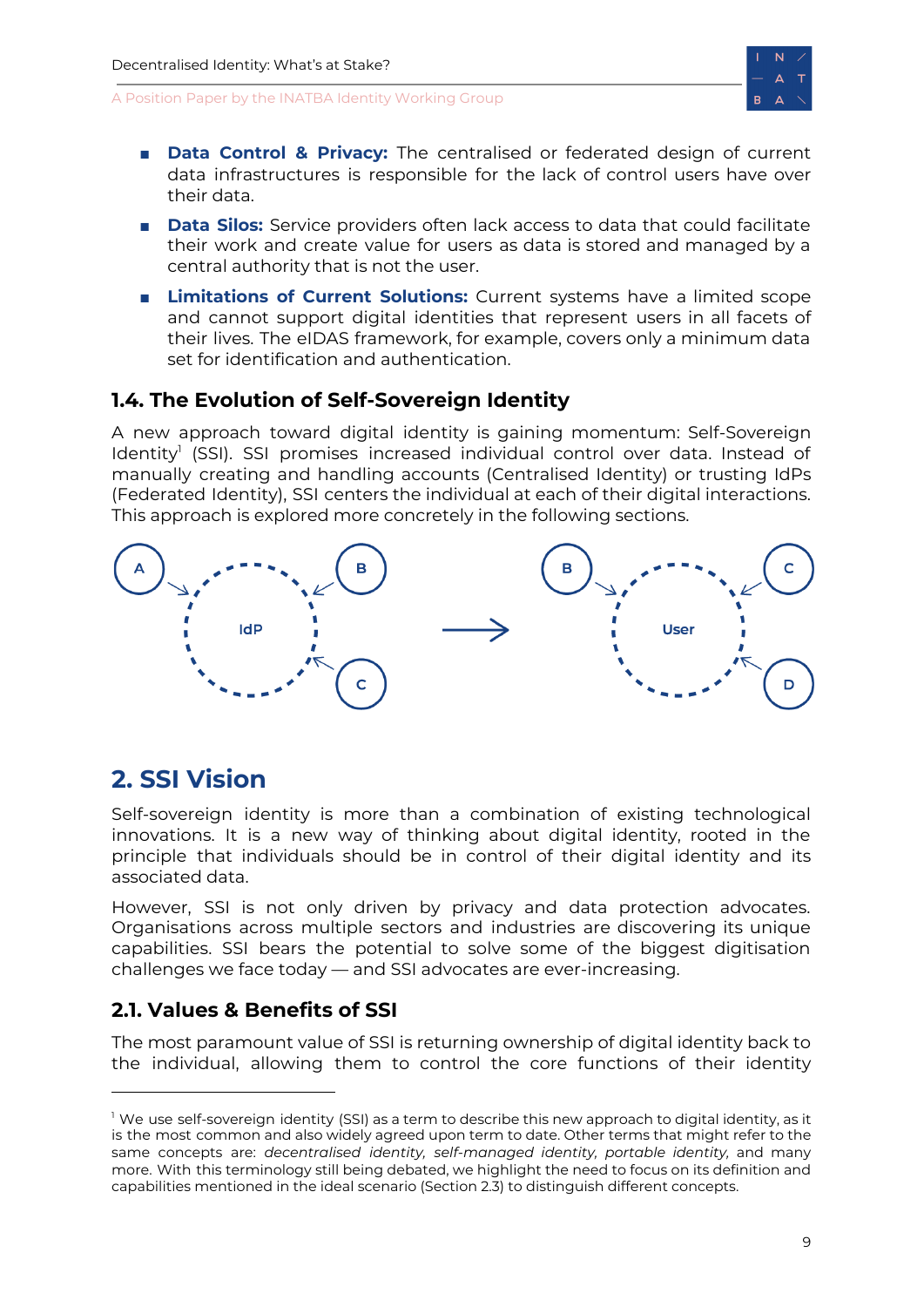

(cryptographic keys). This change in ownership represents a paradigm shift in the way society experiences digitised life — the potential of storing attested identity data in a standardised format with the user should not be undervalued.

SSI creates a portable identity that individuals can use for almost all online processes, from simple authentication requests with one credential (e.g., service log in), to some of the most complex tasks like the sharing of curated identity data for more complex requests (e.g., filling out forms digitally).

Built on open standards and specifications, the emerging ecosystem of SSI modules (wallets, agents, hubs, SSI-services, SDKs, etc.) holds the potential to be interoperable. <sup>2</sup> This creates a coopetitive market environment where identity subjects can freely interact with service providers whose SSI modules may be from different technology vendors, even transitioning from one vendor solution to another without losing control over their data (portability).



*Design by Iryna Nezhynska from Jolocom GmbH based on a concept by Christopher Allen*

### <span id="page-10-0"></span>**Benefits for Individuals**

- **1. Control:** Individuals have control over the existence of their digital identity and its associated identity data (e.g., cryptographic keys, storage, consent management and request for deletion and rectification of data).
- **2. Privacy & Individual Rights:** SSI offers new ways to enhance privacy and improve enforcement of individual rights, such as granular consent management and data minimisation techniques that enable individuals to provide only the data they want to share (e.g., Pairwise Identifiers, Selective Disclosure & Zero-Knowledge Proofs).
- **3. Convenience:** Interactions and transactions are more convenient due to standardised digital credentials that can be used for all interactions and maintained in one place.
- **4. Security:** SSI increases data security and helps to prevent identity theft and other forms of fraud by implementing widespread encryption. Decentralised storage and management of identity attributes also significantly increase the relative cost of hacking.

<sup>2</sup> See scenarios in Section 2.3.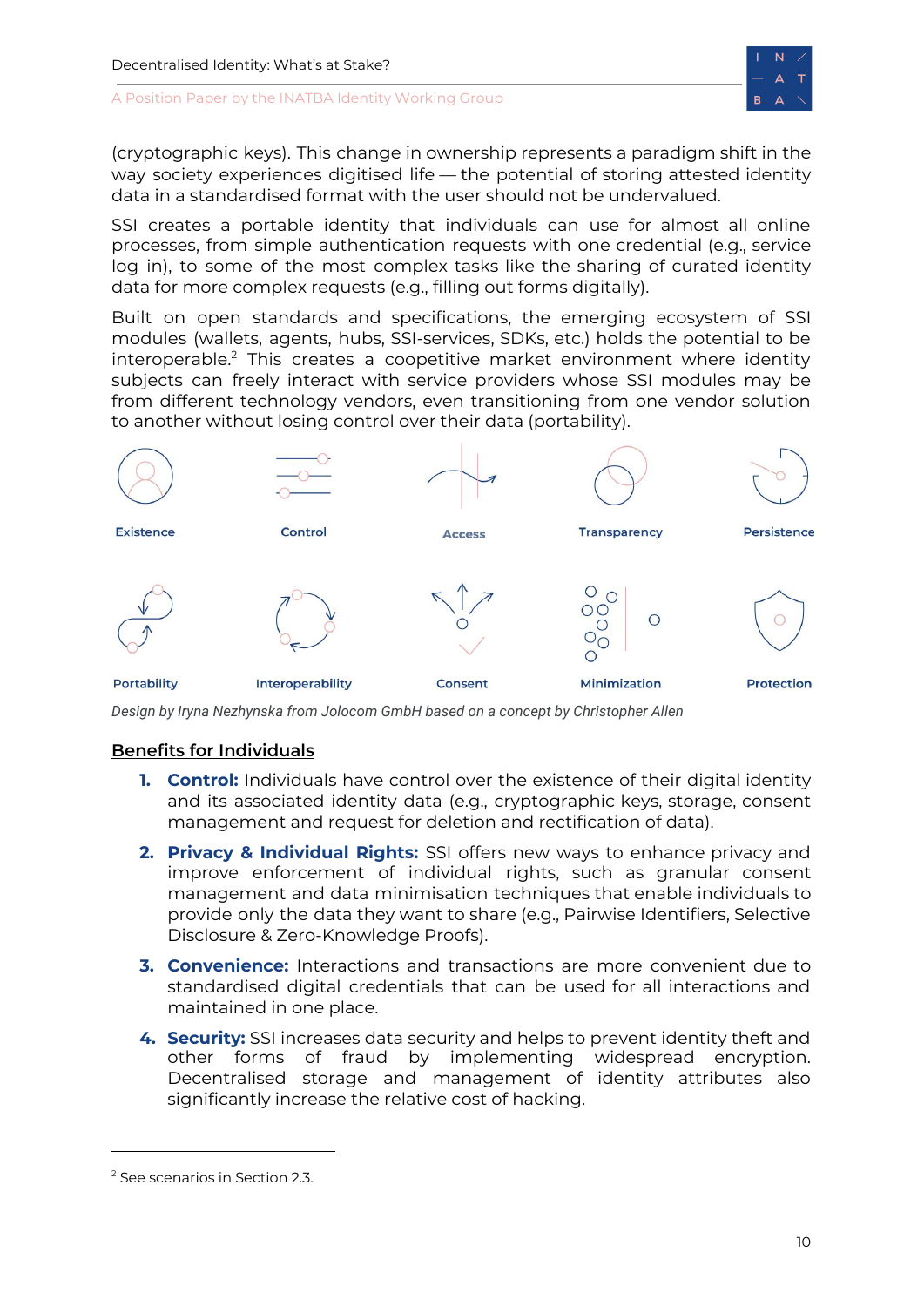

- **5. Prevention of Lock-in:** By empowering individuals to control and store their identity data on their terms, lock-in effects, such as those associated with current Federated Identity solutions, can be prevented. This empowerment also has important implications for identity and data portability. The ability to move between services creates innovative competition, and individual digital identities become more resilient.
- **6. Independence & Resilience:** Management of digital identity in a decentralised manner, with each user in control over their data, allows individuals to become more independent from service providers as providers no longer offer an identity but only added services.
- **7. Cost Savings & Personalisation:** The ability to disclose trusted, verifiable identity attributes can significantly reduce the cost of onboarding in terms of time and expense. Service providers can also tailor services based on the verifiable information provided.

### <span id="page-11-0"></span>**Benefits for Organisations**

While individual users are often the central focus of SSI projects, organisations (legal entities) benefit on an equal scale from moving to SSI-based interactions. Our working group has collected significant motivations for the shift toward SSI from the private and public sector. The list is based on global SSI projects in which our members have been actively involved:

- **1. Increase Data Quality, Availability & Interoperability:** SSI aims to dismantle data silos by making data directly available to its associated users. Thus, service providers can directly interact with users to obtain relevant data.
- **2. Improve Service & Product Delivery:** By facilitating data acquisition (across organisations) and improving data availability, quality and processing, SSI enables improvements of services, products and delivery to users.
- **3. Transform Interactions:** SSI facilitates access to products and services and improves the efficiency of experiences.
- **4. Digitise & Automate Processes:** Many processes are not sufficiently digitised and the lack of interoperability between systems makes the progressive automation of processes unfeasible. SSI can change that by making identity attributes available in a digital format that can be reused in different contexts.
- **5. Security & Fraud Prevention:** SSI has strong security properties due to its usage of cryptography (e.g., signatures & hashes), which makes fraud and counterfeiting more difficult.
- **6. Save Costs:** SSI can significantly improve the efficiency and effectiveness of processes, consequently reducing operational costs (e.g., data processing, verification). Users can streamline onboarding and authorisation processes as an attribute store will no longer be required due to the individual being able to provide verifiable identity attributes needed for authorisation such as diplomas, qualifications, clearance levels, etc.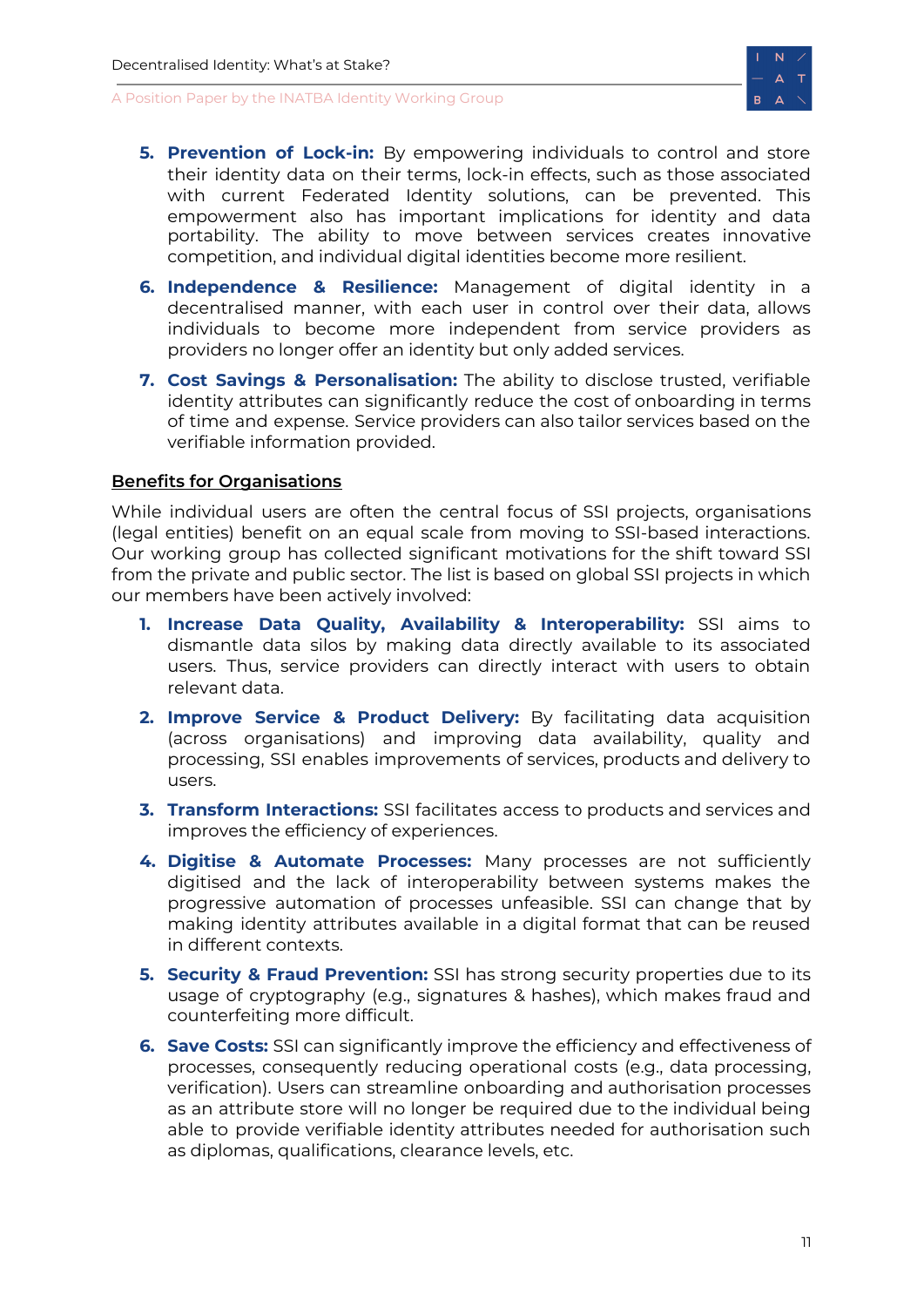

- **7. Privacy & Compliance by Design:** As users are put in control of data, SSI is an elegant system designed in the spirit of current data protection regulations. That being said, not every SSI approach, particularly not every Blockchain application, is in compliance with certain rights established by GDPR and similar data protection regulation.
- **8. Awareness & Perception:** Since users increasingly value privacy, giving them control over data can positively affect the perception of both governments and businesses using SSI.
- **9. Decrease System Complexity:** SSI enables a universal infrastructure for digital identity which can potentially be used for any kind of identity data. This eliminates the need for individual systems that are limited to different contexts and lack interoperability.
- **10. Unlock Innovation:** SSI enables people and organisations to exchange all kinds of data that service providers can use to improve existing applications and products or develop entirely new ones.

### <span id="page-12-0"></span>**Establishing trust in SSI interactions**

Each interaction authentication and identification using the SSI model relies on three roles (that can be realised by less or more than three actors).

Issuers, including public authorities or businesses that act as Trust Services, can attest identity data (Attributes, Credentials & Claims), issue it directly to associated entities ("Identity Holders") and revoke previously issued identity data if necessary;

Identity Holders control the existence of identity data, most importantly cryptographic keys, and decide what identity data is stored, as well as storage location and means. They can selectively share the identity data required for service with third parties ("Verifiers").

Verifiers can reliably verify identity data, usually without consulting another party,<sup>3</sup> to establish trust and transact. Because Verifiers process identity information, it is also recommended they are part of a trust framework.

 $3$  With trust of the identity being mostly dependent on the issuer, many use cases will likely require some kind of "Trusted Lists" in order to be able to trust an Issuer. Trust Frameworks that tackle this challenge are currently under development by governments (eg. European Self-sovereign Identity Framework [ESSIF], Pan Canadian Trust Framework, etc.) and private organisations (eg. FINDY, ToIP Foundation).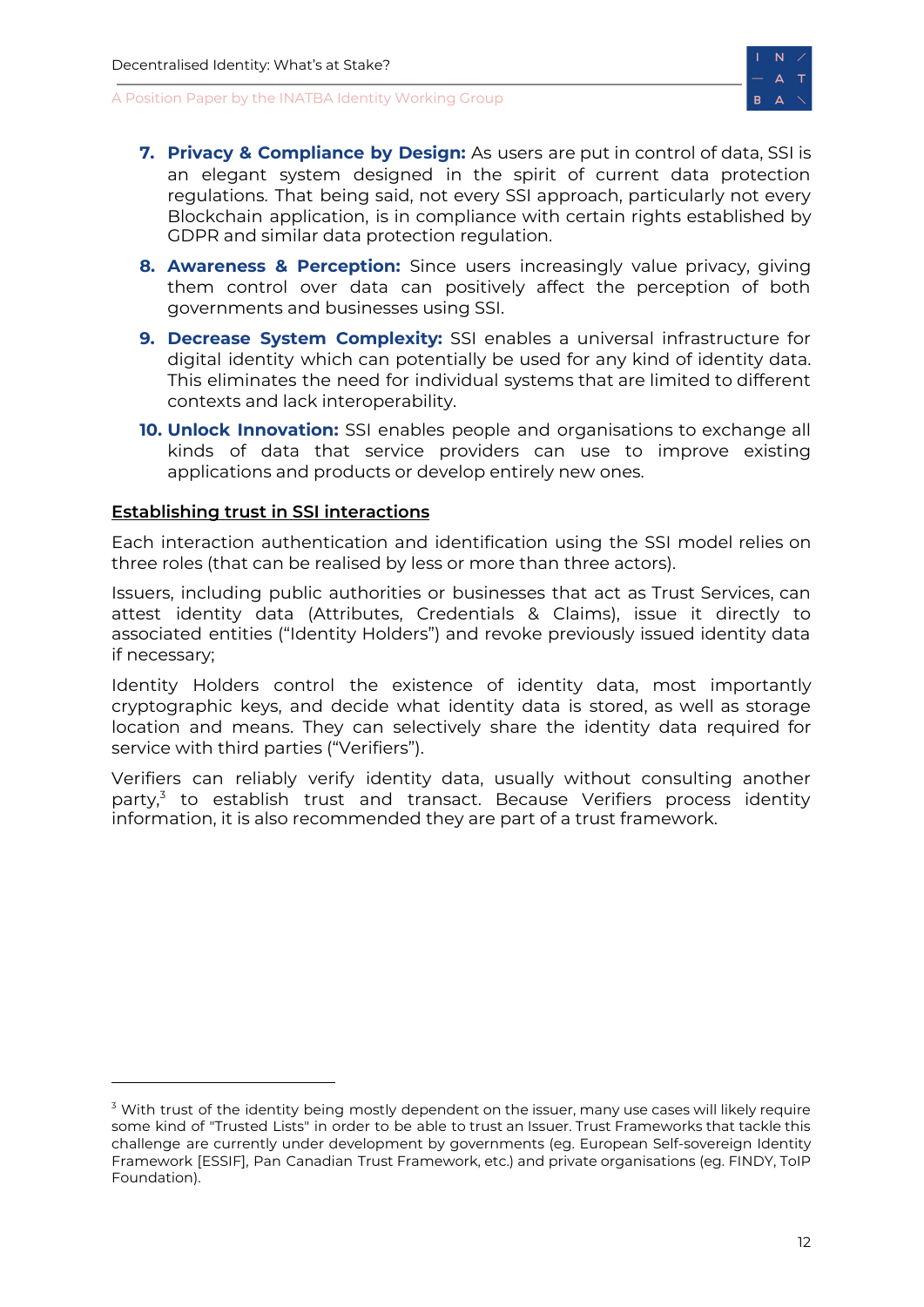



This Trust model has dominated the history of identification from the time societies moved from word-of-mouth reputation schemes to accepting authoritative documents (Passports, Sealed Letters, etc.). While the authoritative document is under the full control of its holder (who can decide whether to share it or not), it is accepted by counterparties only because its issuer can be trusted. This model creates a well-balanced division of powers, with the issuers having the ability to determine what they are willing to vouch for, and identity holders having the power to independently and autonomously determine whether and how to make use of that tool without having to trust and rely on a middle man or service to act on their behalf.

# <span id="page-13-0"></span>**2.2. SSI Today — What Has Been Achieved**

The term self-sovereign identity was popularised in a 2016 blog post made by Christopher Allen.<sup>4</sup> Although the discussion on building digital identity systems that put user-control first dates back well into the early 2000s, the SSI community has widely cited Allen's blog post as kick-starting the development of a shared vision for a self-controlled portable digital identity.

In the years following Allen's blog post, progress has been significant within the global SSI community, with countless startups, <sup>5</sup> corporations, non-profits, business associations and even governments working on conceptualising SSI. Today, there is a diverse community dedicated to working on SSI solutions, ranging from actors building all-encompassing ecosystems to specialist organisations that tackle specific questions such as key-management, zero-knowledge proof based interactions or credential governance.

The merger of substantial development activity, investment and shared principles create an environment where coordination is essential to SSI proliferation. Currently, an interoperability-conundrum is developing. Many organisations work on implementing the SSI vision and search competitively to find the best solution

<sup>4</sup> <http://www.lifewithalacrity.com/2016/04/the-path-to-self-soverereign-identity.html> (accessed 22nd November 2020).

<sup>&</sup>lt;sup>5</sup> As of 21 October 2020, a major Industry Association for SSI founded in 2017 'Decentralised Identity Foundation' has 174 member organisations.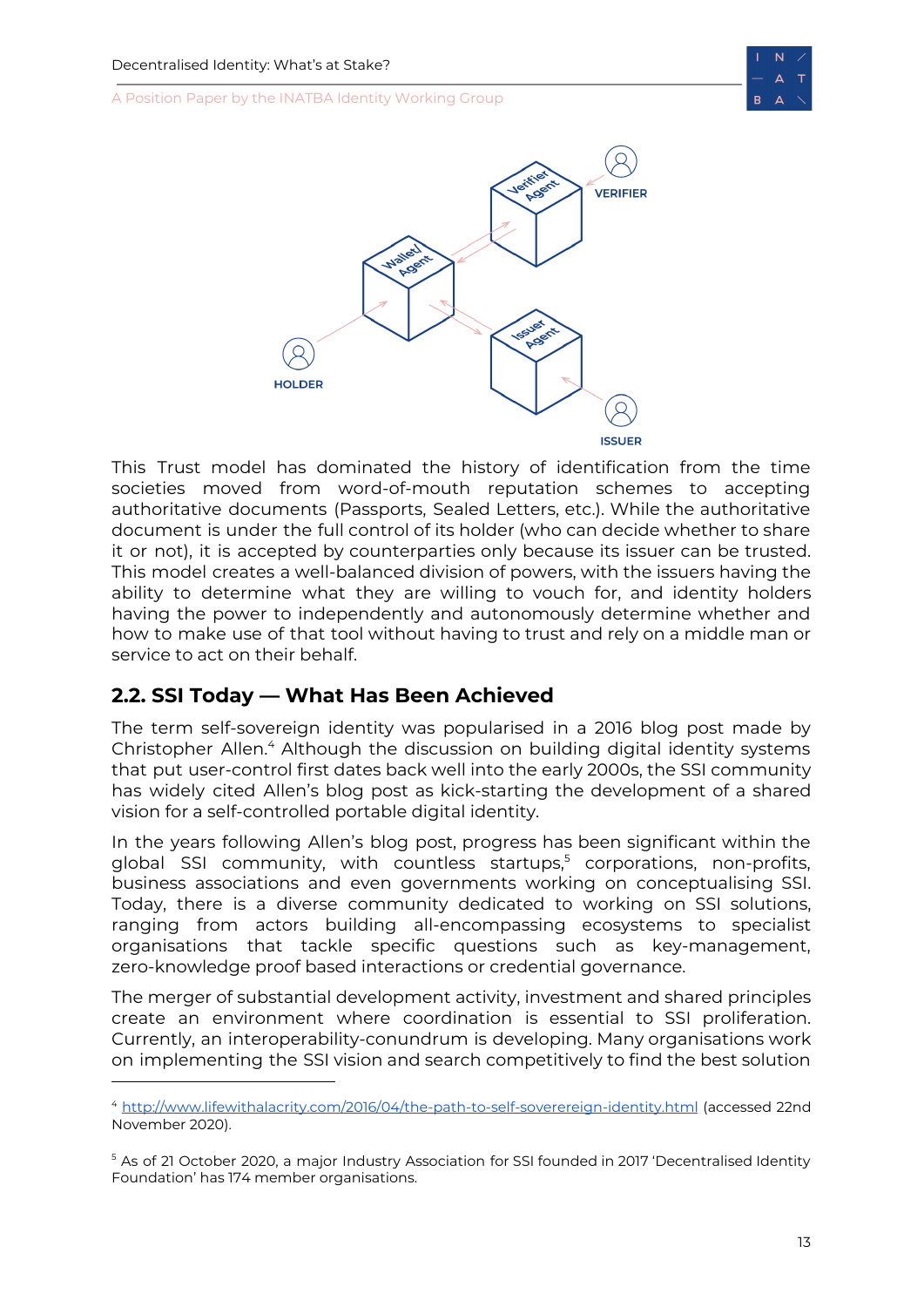

to specific SSI-sub-components. As the latter presents complex compatibility issues, such as every line of code written to solve a problem creating path-dependencies and conflicting interests, counter-incentives might stifle or even obstruct convergence toward overall interoperability.

Consequently, coordination is essential for SSI adoption. Below, we present a scenario-based approach to describe the very different realities that might emerge in the SSI space due to the need for coordination in the sector. Ultimately, the community's ability and interest to cooperate and coordinate will determine which scenario will become a reality.

# <span id="page-14-0"></span>**2.3. SSI in the Future — What's at Stake**

### <span id="page-14-1"></span>**I. Ideal Scenario**

Full convergence on the core stack with by-default interoperability

Aiming to fully realise the values and Benefits of SSI described in the previous chapter, the SSI community will have to focus its coordination effort on achieving the following capabilities for SSI technology, its associated business models and the relevant regulation:

- As an *Issuer/Verifier*, I can present a standardised interface to request interactions, regardless of what wallet/agent is on the other end.
- As an **Identity Subject/Holder**, I can use any wallet/agent I want. I can seamlessly move my identity across wallets/agents, including encrypted backups, mobile devices, browsers, etc.
- As an **Identity Subject/Holder**, I can determine if a Verifier is trustworthy based on their public key being verifiable without an intermediary.
- As an **Identity Holder**, I can present a Verifiable Credential to a Verifier, regardless of the implementation the verifier or issuer uses, and the wallet/agent I use. (Identity networks/registries need to respect this capability through public readability).
- As a **Verifier**, I can resolve DIDs from any DID method and use the DID Document to verify signatures, regardless of the DID method.
- As a **Verifier**, I can check the integrity of the Verifiable Credential regardless of the implementation method used by the issuer of the credential, format and structure of the data or holder.
- As a **Developer**, I can use any implementation of SSI tools (i.e., libraries, API's, CLI tools) and expect it to perform its function with other deployments.

Multi-layered cooperation and coordination of the SSI stack is required to realise this scenario and achieve by-default interoperability between SSI modules, creating an ecosystem that is fully open to participants who follow the standards and specifications. Currently, the Decentralised Identity Foundation, several W3C working groups, and projects such as the European Self-sovereign Identity Framework (EBSI—ESSIF) and activities in the USA's Silicon Valley Innovation Programme (SVIP) are working in this direction.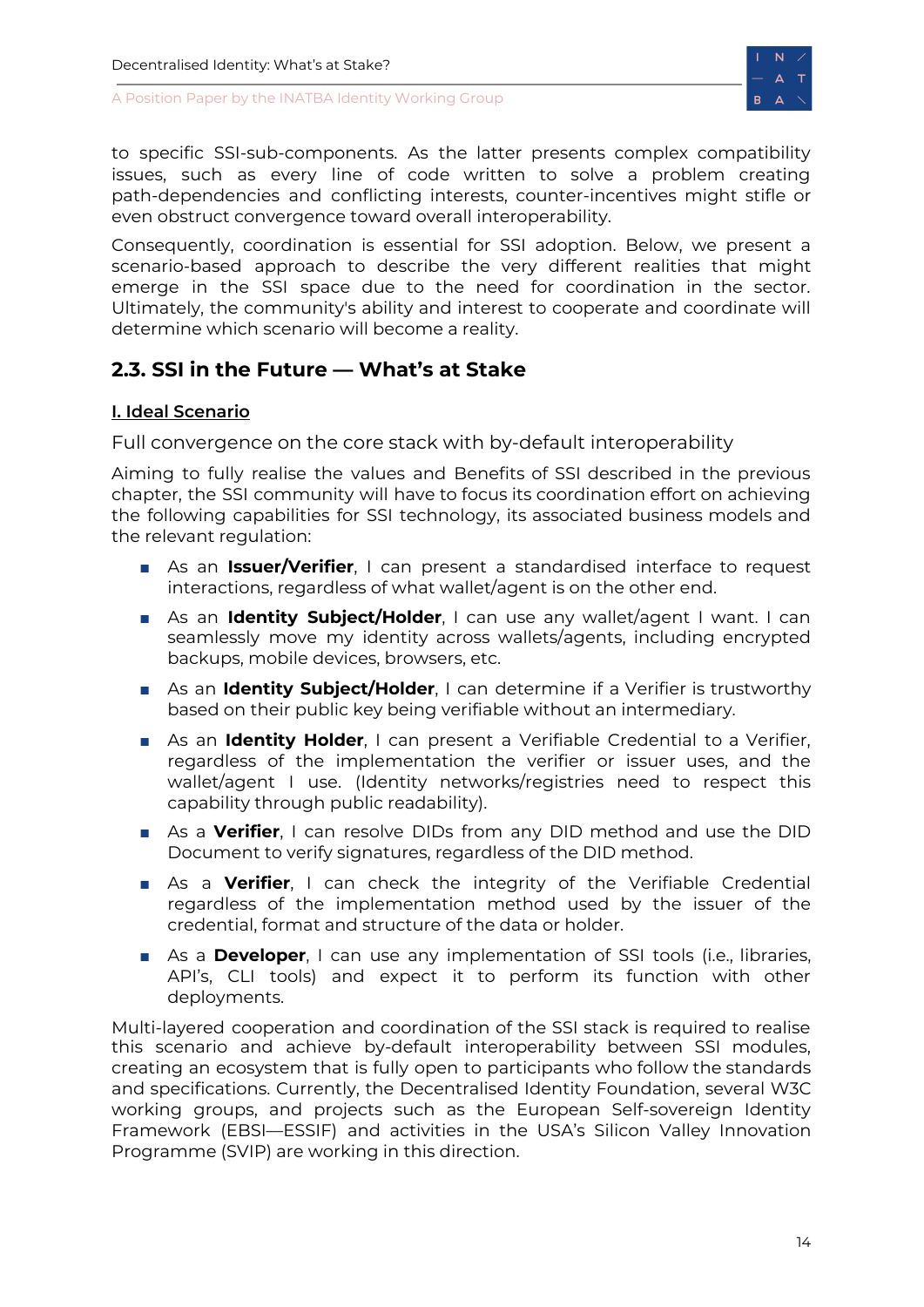

### <span id="page-15-0"></span>**II. Functional Scenario**

Partial convergence on the core stack with detached ecosystems

Considering the high cost of coordination required to achieve Scenario 1 as well as the presently existing path dependencies created by SSI projects (via their external commitments to customers, as well as dependence on particular monetisation models & communities, blockchain networks, etc.) another outcome is possible: the functional scenario. The latter does not meet the expectations outlined in the 'Values & Benefits of SSI' section and fails to provide the full list of capabilities explicated above.

This type of scenario is best explained using the examples introduced by Anil John, <sup>6</sup> describing two primary outcomes of a functional scenario:

- **1.** "A hub and spoke platform play where one platform or technology is required to mediate interactions between multiple, independent organisations. Often, the platform provider's service arm will work to onboard the organisation into its platform. The demonstration of interoperability requires the organisation to interact with all the other organisations connected to the platform using the platform's APIs or bespoke connectors. This is in no way demonstrates interoperability but is simply a 21st-century version of the enterprise service bus (ESB)."
- **2.** "A subtly different approach is the requirement for each independent organisation to use the same technology stack. The demonstration of interoperability in this scenario tends to be multiple, independent organisations who have chosen the same technology stack, often with open source branding and associated technical governance, using well-documented APIs to showcase how they can all work together. This will work within that particular technical ecosystem, but this is software monoculture and not interoperability."

At this point in time, some sub-communities within the global SSI community are positioning themselves as proponents of this functional scenario. Unfortunately, this insufficient definition of interoperability does not acknowledge the full potential of SSI, but rather aims to create market dominance via infrastructural lock-in and high-cost interoperability.

Instead of an open ecosystem that is interoperable by default, this scenario requires continuous and active implementation between isolated systems, prompting market dynamics to favour larger platform providers. This will increase the risk of re-centralisation and a "winner-take-all" platform mindset, which SSI has aimed to avoid.

### <span id="page-15-1"></span>**III. Dysfunctional Scenario**

No convergence on the core stack leading to isolated vendor ecosystems with lock-in.

When it is not possible to achieve the full potential of SSI to create an alternative to the model of centralised and federated identity management, a third scenario

<sup>6</sup> <https://www.cyberforge.com/illusion-of-interoperability/> (last checked 16 November 2020).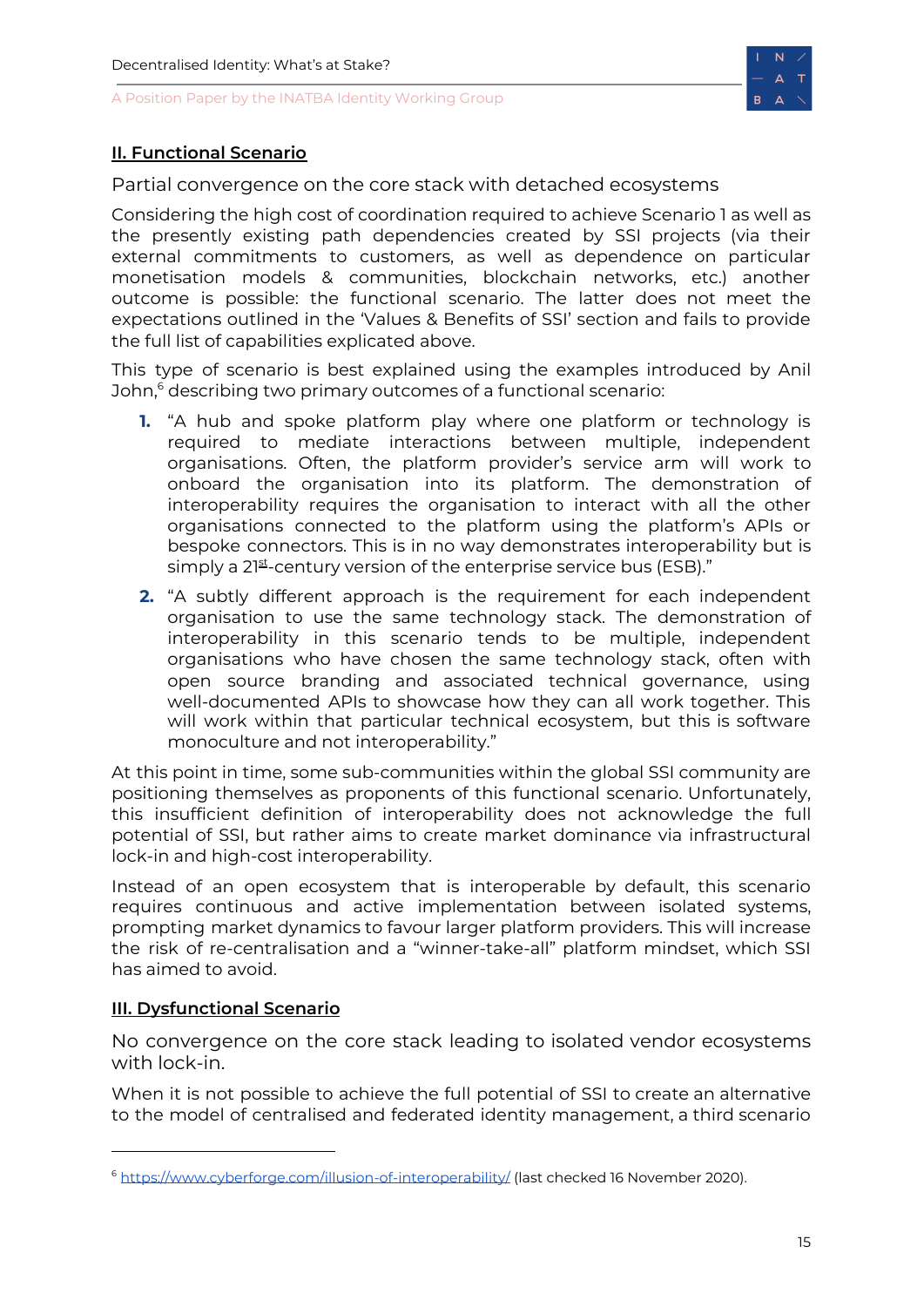

presents itself. The lack of coordination and convergence on vendor agnostic standards and specifications will result in a return to the status quo for digital identity. While some new technologies developed in the context of SSI will be implemented by the SSI community and made available in use cases (identity wallets, passwordless authentication, zero knowledge proofs), none of them will achieve the potential described in the section "Values & Benefits of SSI". Some SSI actors might be able to remain relevant within niche markets; however, their products will be comparable to centralised and federated identity systems that already exist and do not match SSI capabilities. Even worse, such a failure in coordination and convergence will lead to a situation where the currently dominant platforms in control of identity data will remain unchallenged.

# <span id="page-16-0"></span>**3. Work areas**

# <span id="page-16-1"></span>**3.1. Interoperability & Standards**

# <span id="page-16-2"></span>**Introduction**

In the context of SSI, interoperability means that individuals and organisations can use SSI in a vendor and technology-agnostic way. Technologies and applications should be interchangeable and compete based solely on their merit. To ensure merit-based competition, the industry requires agnostic SSI vendor and technology use — at least within the scope of relevant standards (e.g., Decentralised Identifiers (DIDs) and Verifiable Credentials (VCs)). As described in the previous section, depending on individual preference, users should have the ability to choose which technologies (e.g., Blockchain, DID-Methods, VC/proof formats, protocols for data transfer and encryption) or applications (e.g., wallets) they use.

Interoperability is not only obligatory for the sake of end-users freedom of choice. It is also a necessity for SSI itself. Without interoperability, many of the challenges in digital identity management that are solved by SSI lose their effectiveness. Modular curation of digital identity across vendor systems and use cases and the full control of the identity subject (citizen/customer/organisation) are not possible in existing approaches to digital identity management.

"Interoperability is a characteristic of a product or system, whose interfaces are completely understood, to work with other products or systems, at present or in the future, in either implementation or access, without any restrictions." 7

There are at least three dimensions to interoperability in SSI. This includes interoperability

- with existing systems ("Backwards-compatible")
- with new systems being developed using new technology
- with future systems (open for extension)

If SSI does not include interoperability, it will likely not achieve universal adoption, and the digital identity space will remain in a state of patchworked solutions and ecosystems.

<sup>7</sup> Source: <http://interoperability-definition.info/en/> and [Wikipedia](https://en.wikipedia.org/wiki/Interoperability).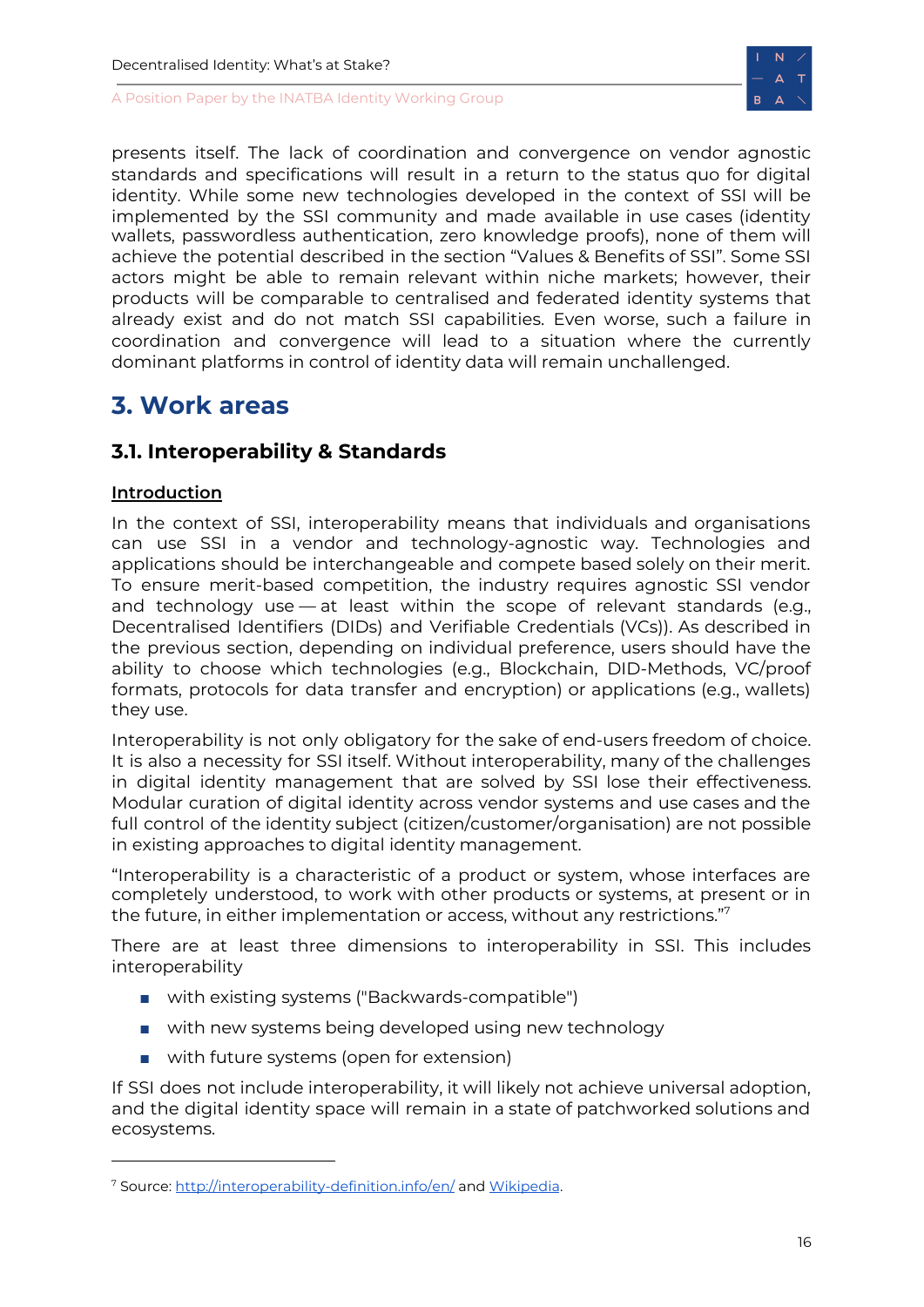

Therefore, interoperability is vital and must be holistically conceptualised:

- **1.** First, interoperability must be realised within existing systems to prevent "rip-and-replace", i.e., the necessity to replace systems in which organisations have already invested.
- **2.** Second, interoperability must be realised within existing systems and applications to allow for their generalised use as platforms and growth accelerators. Instead of replacing existing applications and systems entirely, SSI may extend them to grow more quickly.
- **3.** Third, interoperability must be realised to prevent technology and vendor-related lock-in, which makes it difficult or even impossible to switch service providers as system-migrations are intrinsically linked to significant investments and possibly the loss of data.
- **4.** Fourth, interoperability must be realised to prevent "artificial" barriers between applications. Similar to the use of an external application to exchange email, it should not matter which SSI-based app one uses to exchange and utilise identity data.

"Interoperability implies open standards ab-initio, i.e., by definition. Interoperability implies exchanges between a range of products, or similar products from several different vendors, or even between past and future revisions of the same product. Interoperability may be developed post-facto, as a special measure between two products, while excluding the rest, by using open standards. When a vendor is forced to adapt its system to a dominant system that is not based on open standards, it is not interoperability but only compatibility."<sup>8</sup>

#### <span id="page-17-0"></span>**Where are we now?**

Standardisation is a primary driver of interoperability. Currently, different cornerstone technologies of SSI are being standardised.

This includes:

- Decentralised Identifiers (DIDs): The World Wide Web Consortium (W3C) is working to standardise DIDs. A W3C Working Draft and a Draft Community Group Report exists.
- Verifiable Credentials (VCs): The World Wide Web Consortium (W3C) is working to standardise VCs. A W3C Recommendation exists.
- Protocols: There are existing protocols that may be used for SSI that already have high adoption levels (e.g., OpenID Connect). However, a number of new protocols are being created, which may emerge as new standards (e.g., DIDComm).
- Distributed Ledger Technologies (DLTs): Even though DLTs are not subject to formal standardisation in the field of identity, their understanding by market participants as well as their improvements and the emergence of new DLTs facilitates and increases their adoption for real-life use cases in the SSI space.

<sup>&</sup>lt;sup>8</sup> Source: <http://interoperability-definition.info/en/> and [Wikipedia.](https://en.wikipedia.org/wiki/Interoperability)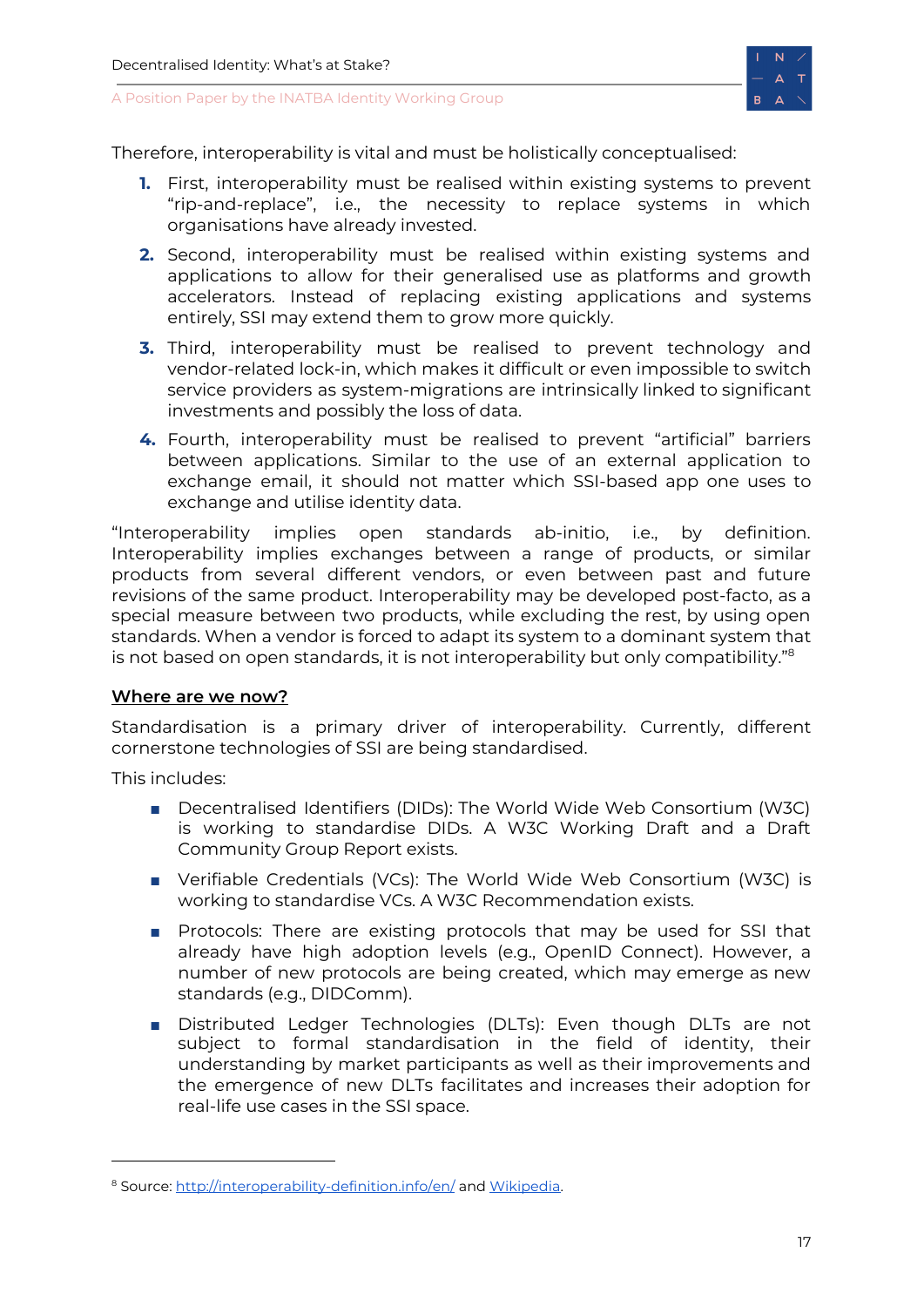

INATBA has a specific Standards Committee to liaison with relevant standardisation committees and bodies. Some relevant standardisation committee and bodies include:

- ISO/TC 307 "Blockchain and distributed ledger technologies"
- CEN/CENELEC JTC 19 "Blockchain and Distributed Ledger Technologies"
- Decentralised Identifiers (DIDs): <https://w3c.github.io/did-core/>
- DID Resolution: <https://w3c-ccg.github.io/did-resolution/>
- Verifiable Credentials (VCs): <https://www.w3.org/TR/vc-data-model/>
- "Issuer" und "Verifier" APIs: <https://github.com/w3c-ccg/vc-issuer-http-api> and <https://github.com/w3c-ccg/vc-verifier-http-api>
- Linked Data Vocabulary: <https://digitalbazaar.github.io/citizenship-vocab/>
- Credential Handler API: <https://w3c-ccg.github.io/credential-handler-api/>
- DID SIOP: <https://identity.foundation/did-siop/>
- DID Comm: [https://github.com/decentralized-identity/didcomm](https://github.com/decentralized-identity/didcomm-messaging)[messaging](https://github.com/decentralized-identity/didcomm-messaging)
- Trust over IP Foundation: [https://trustoverip.org](https://trustoverip.org/)

# <span id="page-18-0"></span>**Barriers and Challenges**

From a technology perspective, this means that interoperability is required on a level encompassing all cornerstone technologies:

**1. Decentralised Identifiers (DIDs):** DIDs are a new type of identifier solely created and controlled by individuals (i.e., independently of a central authority). They are usually stored on DLTs and can be resolved to a "DID Document" containing metadata (e.g., public keys, service endpoints, proofs). Different entities can use these to find and authenticate each other as DIDs establish a "Decentralised Public Key Infrastructure" (DPKI).

Today, there is a growing number of "DID methods" (i.e., different implementations of DID specifications). Similar to DLTs, individual DID methods offer distinct advantages and disadvantages in terms of privacy, security, scalability, cost, performance, storage, etc.

**2. Verifiable Credentials (VCs):** SSI enables individuals and organisations to issue digital claims about themselves or others in a way that such claims can be re-used and reliably verified by others. Simply put, VCs are digital credentials that prove individual attributes (e.g., name, age, financial data, diplomas, work records, citizenship, memberships). They can be issued to an entity by "Issuers", stored and re-shared by this entity referred to as "Holders" and verified by any third party "Verifiers". 9

<sup>&</sup>lt;sup>9</sup> Currently, different data formats for VCs are being used (e.g., JSON-LD (with LD proofs or JWT proofs) or JSON (incl. Sovrin's "Anon Creds")) and each format has unique advantages and disadvantages (e.g., Sovrin's Anon Creds have native support for Zero-knowledge proofs; JWT are based on a mature, robust standard).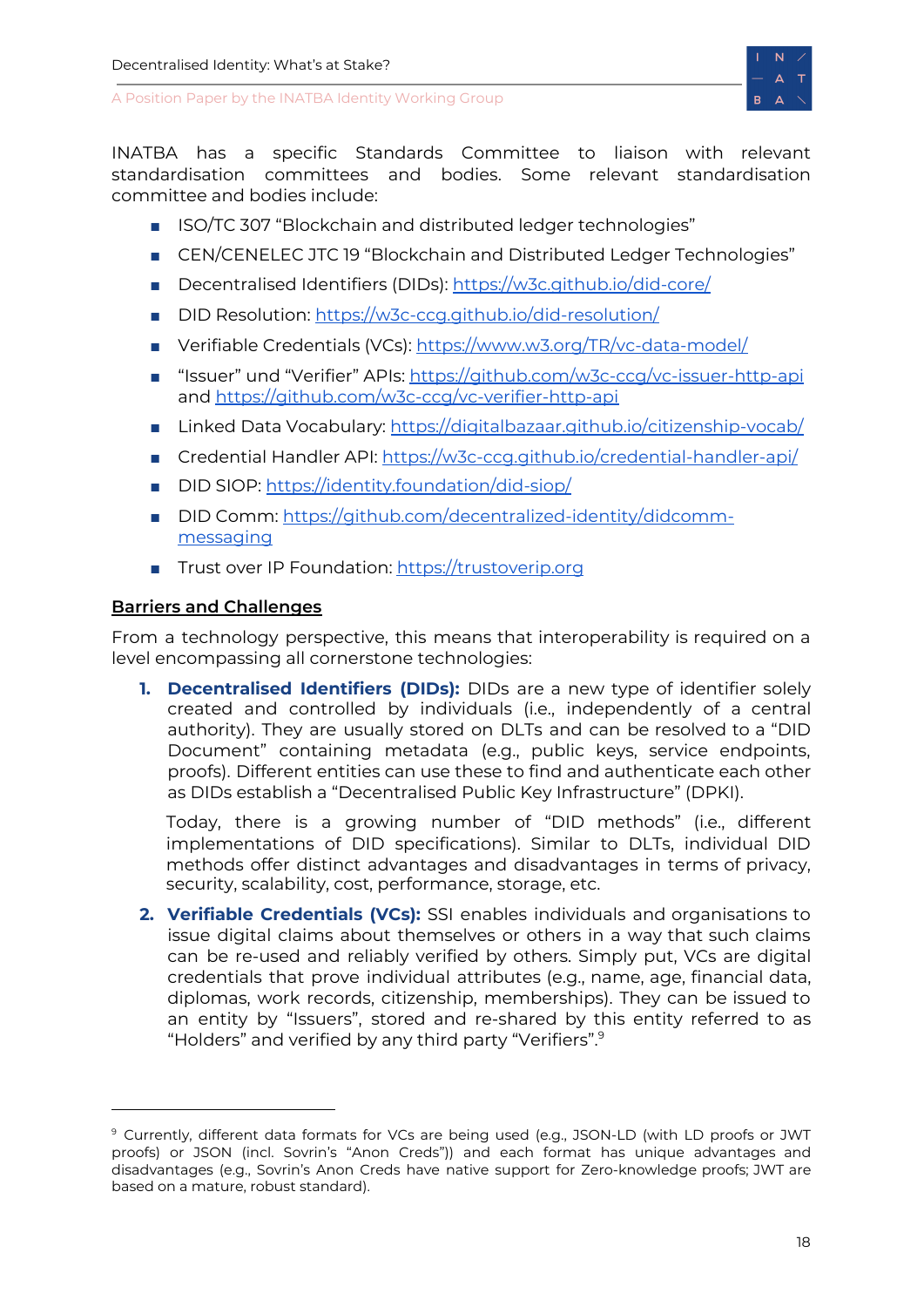

- **3. Protocols:** Protocols are required to securely transfer VCs (and proofs) between different entities. For this purpose, transfers may utilise existing protocols. New protocols which are designed specifically for SSI are also emerging. Examples include DIDComm, Chapi, XDI, OpenID Connect and Solid.
- **4. Distributed Ledger Technologies (DLTs):** DLTs play a vital role in SSI (e.g., registries for DIDs, revocation lists, or the notarisation of events). Every DLT offers different advantages and disadvantages that can make it more suitable for certain situations and less suitable for others. $^{\rm lo}$
- **5. Applications & APIs:** Apart from the lower-level SSI infrastructure (see above), there will likely be a significant number of SSI-based applications. Organisations will also need interfaces between their existing systems, SSI infrastructure components and SSI-based applications of different vendors.

# <span id="page-19-0"></span>**Path Forward**

Solving the interoperability challenge means finding a way to enable different solutions and applications to interoperate and leverage different lower-level technologies.

- An agreement must be reached on which SSI building blocks are to be standardised and thus interoperable by default.
	- Organisations involved in this process need to ensure transparency and access to the discussions and, ideally, the decision making processes.
	- Positive examples for such transparency and openness are W3C, DIF and EBSi-ESSIF (with stakeholder meetings co-organised by INATBA).
- Standardisation must be achieved via open standards and active collaboration among stakeholders rather than imposed by market domination, even if the dominant approach was open source.

# <span id="page-19-1"></span>**3.2. Governance**

### <span id="page-19-2"></span>**Introduction**

Governance, in the context of SSI, is the set of rules that defines how digital trust between any two peers is established and maintained — similar to how the Internet's TCP/IP standards ensure a network connection between any two peers. An overall Governance Framework will define business, legal and technical policies and outline the regulatory environment that satisfies each stakeholder's needs in the identity ecosystem. These policies are instrumental in establishing trust in the ecosystem, which aims to combine cryptographic assurance at the machine level and human trust at the business, legal, and social levels.

Digital identity is not solely a technological construct. The governance decisions and legal accountability are also essential elements in establishing the trust that underpins the identity ecosystems in which SSI can exist.

 $10$  For example, some DLTs may offer a high degree of immutability and transparency; some may offer sophisticated smart contracts, and others may allow for (non-technical) governance models due to their permissioned nature.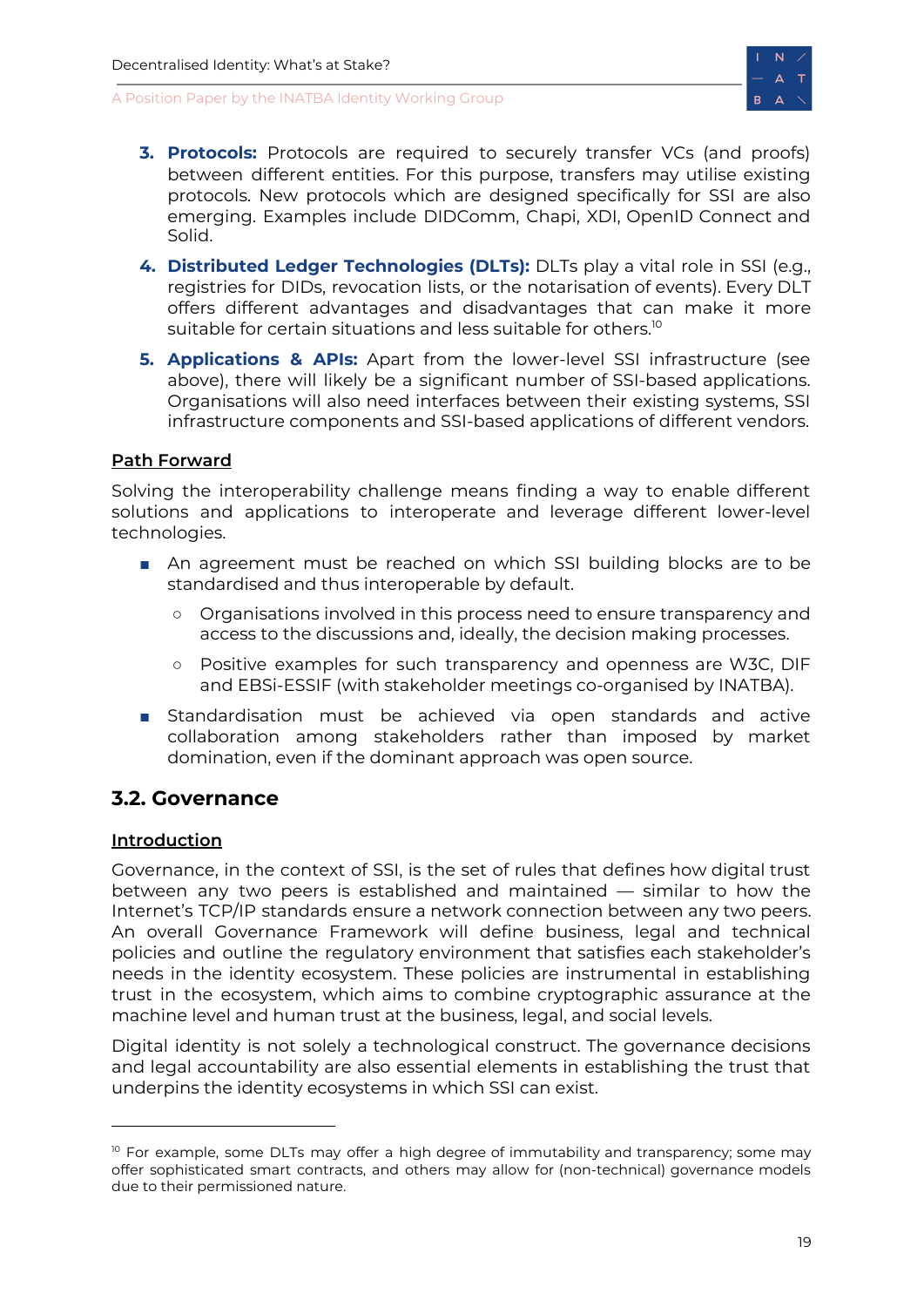

A Trust Framework is a key part of the Governance Framework that defines policies and the criteria and processes for assessing the conformance of different actors to these guidelines. Just as conformance assessments related to security policies and technology provide an understanding of how secure a system is, stakeholders need the Trust Framework to understand the level of trust expected from the identity ecosystem.

#### <span id="page-20-0"></span>**Where are we now?**

Trust Frameworks were introduced to the digital identity sector very early on, with the eIDAS regulation for Digital Identity and Trust Services in the European Union and the Pan Canadian Trust Framework introduced in 2009 as preliminary examples. Multiple SSI-focused projects for Governance Frameworks have emerged in recent years, with one of the first originating from the Sovrin Foundation who established the Sovrin Governance Framework to define how its network operates. Comparable Frameworks that focus on the Governance of permissioned consortia networks have also been established in Finland (FINDY) and Germany (LISSI).

More recently, the "Trust over IP Foundation" was established in May 2020. It is a Linux Foundation Project with roots in the SSI community brought together by the Hyperledger Foundation. Its aim is to define models and interoperability standards for governance frameworks that enable business, legal, and social trust between entities implementing the Trust over IP architecture stack.<sup>11</sup> The openness and interoperability of this architecture stack will be a key aspect to watch as the organisation matures. Interoperability is the key to widespread adoption and may occur at various technology stack levels, including the ToIP stack shown below. For example, interoperability can be achieved at the wallet level if W3C Verifiable Credentials are exchanged using a data schema, security construct, and interchange protocol that actors define in a mutually agreed upon governance framework.

A more general and technology-agnostic focus is an underlying component of the European Self-Sovereign Identity Framework (ESSIF), an initiative within the European Blockchain Service Infrastructure (EBSI) that is driven by the European Blockchain Partnership (EBP) and the European Commission. This Governance Framework does not define the Network Governance alone but also aims to bring existing regulatory frameworks of the European Union (e.g., eIDAS and GDPR) into the development of SSI. Early progress toward this collaboration is evidenced in the recent study on bridging SSI and eIDAS published by ESSIF that includes an extensive legal report. 12

<sup>&</sup>lt;sup>11</sup> [https://trustoverip.org/wp-content/uploads/sites/98/2020/05/toip\\_introduction\\_050520.pdf](https://trustoverip.org/wp-content/uploads/sites/98/2020/05/toip_introduction_050520.pdf) as

currently defined in Hyperledger Aries RFC 0289 (or its successor as identified in the RFC document itself).

<sup>&</sup>lt;sup>12</sup> [https://joinup.ec.europa.eu/collection/ssi-eidas-bridge.](https://joinup.ec.europa.eu/collection/ssi-eidas-bridge)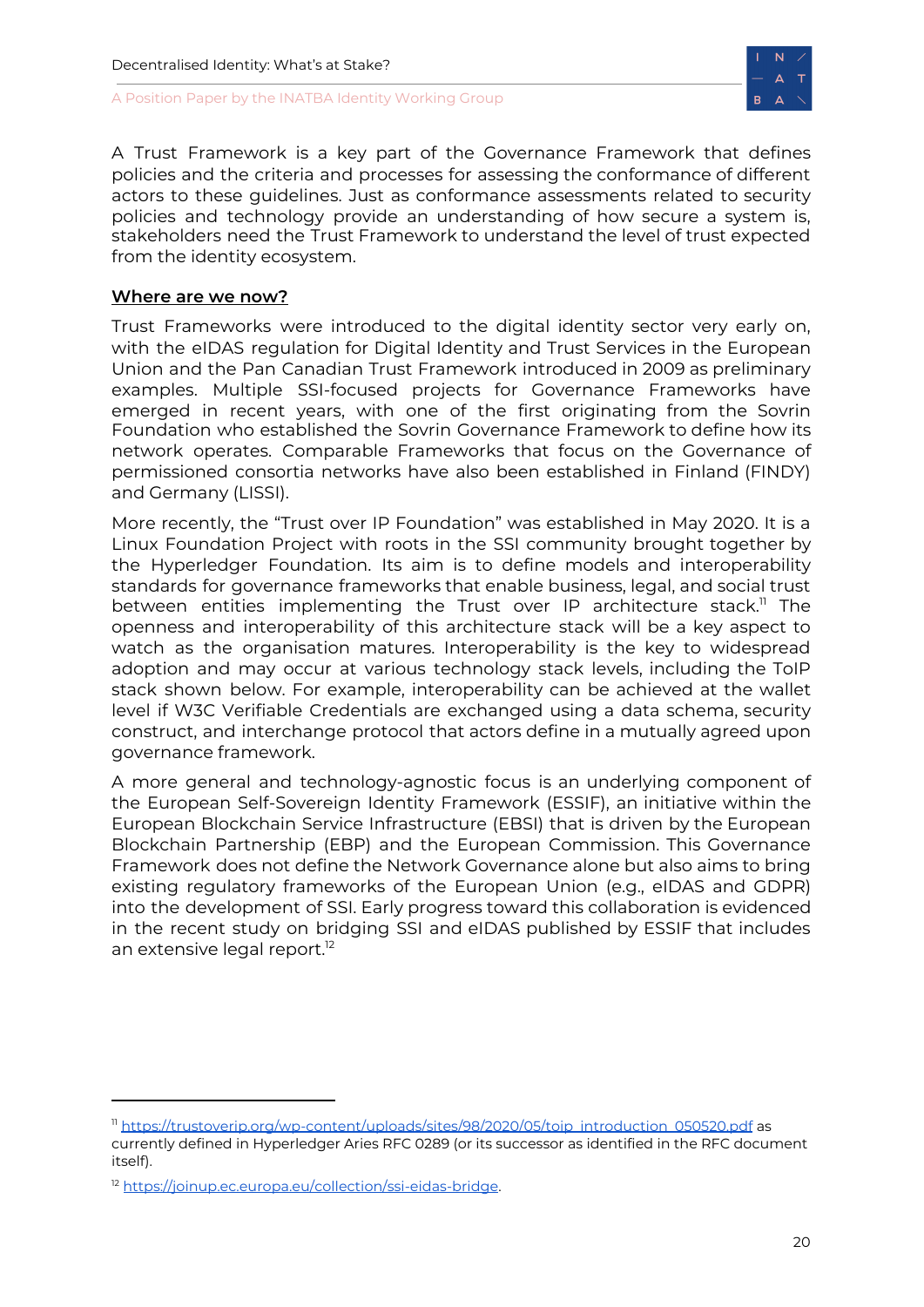

### <span id="page-21-0"></span>**Barriers and Challenges**

Governance requires all stakeholders in the ecosystem to agree on a set of rules and, in some cases, have a role in determining these rules. Governance includes deliberation as to which data schemes are used, who can create verifiable credentials, and who can verify verifiable credentials. The International Civil Aviation Organisation (ICAO) was established primarily to govern the development of globally interoperable identity documents, which requires coordination between representatives from nearly 200 sovereign nations to agree on how systems should select, store, secure and exchange data. Examples such as the eIDAS regulation show how technology-agnostic governance can function in the digital identity space. While such guidelines were not present during its creation, clear pathways have since been defined to connect SSI with the eIDAS regulations governance approach, situating Europe in an ideal position to benefit from SSI innovation immediately. To reap these benefits, regulators and implementing actors will need to collaborate closely in the coming years, focusing on bringing platform-agnostic decentralised identity to the Digital Single Market.

Unfortunately, not all countries and business environments can afford to take advantage of a harmonised Trust Framework. Even within Europe, actors will likely see the development of credential or use-case-specific Governance Frameworks. The above-described projects (ESSIF, Pan-Canadian Trust Framework, TOiP, etc.) are a solid starting point to overcome the hindrances mentioned above. They will only be successful if interoperability and accountability are also achieved.

### <span id="page-21-1"></span>**Path Forward**

Decentralised Digital Identity has garnered substantial interest over the past few years. To become a viable alternative to existing schemes, decentralised identity must achieve broad acceptance by public and private entities, as well as be perceived as interoperable, easy to implement and use, reliable, trusted and secure.

For SSI to evolve from an area of shared interest to a widespread measure for adoption, ecosystem partners must establish and adopt Governance and Technology Frameworks that meet their needs, especially ensuring the digital identity trust that the internet lacks (i.e., the TCP/IP stack).

It is inevitable that different ecosystems with unique Governance Frameworks will emerge based on shared missions, industry boundaries and other factors. For global adoption to occur, there must be a means to interact across ecosystems. This is also an evolving topic as governance is working to contend with each layer of the solution stack. Working toward global adoption is an opportunity for the public and private sectors to work together to define and implement the policies required to exchange trusted and verifiable credentials and develop financial models that ensure sustainability. Public and private entities rely on official identity documents for client onboarding and authentication. Government authorities should provide services and related policies that enable the issuance of trusted digital attributes to the highest identity assurance levels. This will allow for authentication that also meets the highest levels of authenticator assurance.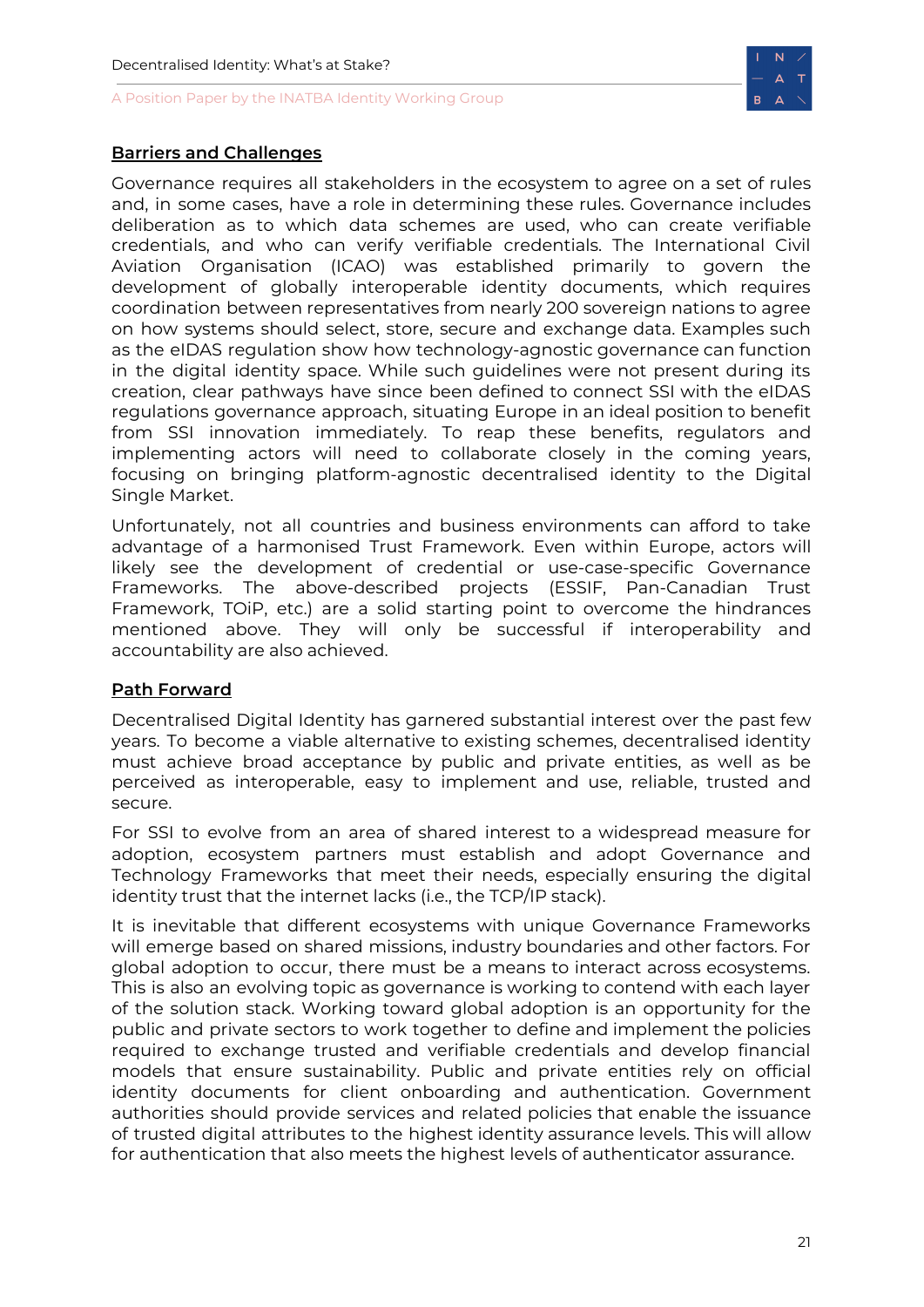

# <span id="page-22-0"></span>**3.3. Security**

### <span id="page-22-1"></span>**Introduction**

When dealing with digital identity, information security<sup>13</sup> is of utmost importance. A loss of confidentiality, availability and integrity can have dramatic consequences for a variety of stakeholders: losing confidentiality (e.g., in data breaches) undermines trust, not being able to access or provide parts of identity can prevent critical transactions (e.g., bank transactions, e-government) from being performed, and a lack of integrity could result in digital impersonation (e.g., identity theft) or fraud.

#### <span id="page-22-2"></span>**Where are we now?**

SSI makes use of different technologies to protect against security threats at multiple levels.

The vast majority of DID methods use cryptography in DID Documents. Digital signatures and verifiable timestamps allow DID Documents to be cryptographically verifiable, providing integrity protection. When using DLTs for DID anchoring, such techniques protect against availability threats in verification processes.

At the protocol level (DIDComm, CHAPI, OpenID Connect) cryptography algorithms provide mutual authentication and confidentiality of the information exchanged between the parties.

Verifiable Credentials and Verifiable Presentations use digital signatures to ensure the integrity of the information. Innovations in cryptography, like Zero-Knowledge Proofs, can minimise personal information disclosures, thus improving privacy.

Finally, from a holistic perspective, an SSI-based identity management system can improve security by reducing attacker interest due to fewer personal data pools (honey pots). It also enhances security by replacing legacy password-based systems with public key authentication.

#### <span id="page-22-3"></span>**Barriers and Challenges**

However, despite the inherent security benefits of using SSI for handling digital identity management, there are still some security challenges to consider:

- There are no widely used, standardised ways to assess the security of software products or SSI products/platforms, apart from limited methods to perform a penetration test or code review.
- There is no "level of security of software products", so it is difficult for non-security experts to assess the risk of software they want to use.
- A certification is a snapshot of the system at a point in time, but as software evolves, new vulnerabilities can be added and discovered.

<sup>&</sup>lt;sup>13</sup> The ISO/IEC 27000:2018 defines information security as the "preservation of the confidentiality, availability and integrity of information".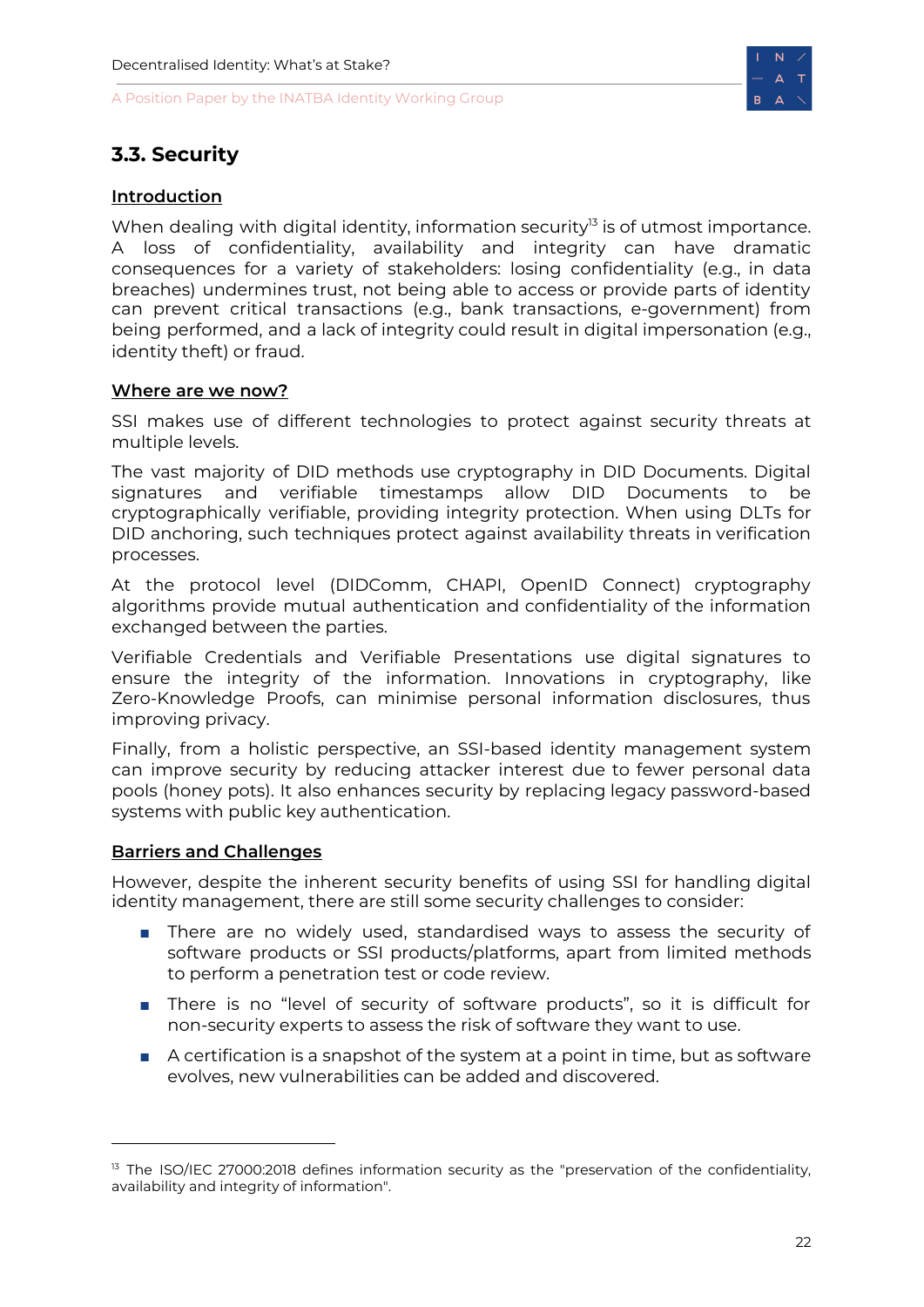

- Certifications can be costly and time-consuming and can have a relevant impact on SMEs.
- Many innovations in SSI are nascent. For example, this can lead to issues with certain types of cryptographic keys and algorithms that certain governments cannot adopt as they are not "cleared" by relevant authorities (e.g., NIST). Implementations might also have severe undiscovered vulnerabilities due to the absence of rigorous testing.
- Solving key-management and recovery-related challenges is important because cryptographic keys are the main mechanisms controlling digital identities. Key-management and recovery are essential elements from a security and usability perspective as they enable vital functionalities in every SSI-based system (e.g., authentication, signatures and encryption). At its core, the challenges associated with SSI relate to creating a "Distributed Public Key Management Systems" (DPKMS) that allows for the delegation and guardianship of private keys and secure and easy-to-use key and secret recovery in case of loss or destruction of private keys.

### <span id="page-23-0"></span>**Path Forward**

The information held and processed by the entities involved in SSI is susceptible to intentional or unintentional threats. When talking about information security in SSI, it should be determined what information must be considered a critical asset that needs protection against attacks on availability, confidentiality and integrity. This can include, but is not limited to wallets (managing private keys and personal information in the form of Verifiable Credentials), Secure Data Stores<sup>14</sup> (storing personal data) or validation services (implementing DID resolution features).

The appropriate standards for the assessment of criticality can vary according to the use case. Consequently, product or service manufacturers should perform a thorough threat analysis according to their specific needs.

The following recommendations can help vendors, manufacturers, users and the overarching ecosystem improve security, thus improving trust in the system:

- Regulators should encourage and promote the certification of products, services and processes against existing (cyber)security certification schemes <sup>15</sup> and support the creation/consolidation of standards if non-existing.
- Relevant agencies should update their recommendations and guidelines, taking into account all new protocols and algorithms proposed as de facto standards in decentralised identity ecosystems.
- SSI implementers should follow best practices<sup>16</sup> when using cryptography technologies, favouring thoroughly tested algorithms and protocol implementations, and executing risk assessment <sup>17</sup> and implementing risk

<sup>&</sup>lt;sup>14</sup> As presented in <https://identity.foundation/secure-data-store/>.

<sup>&</sup>lt;sup>15</sup> Check EU [cybersecurity](https://ec.europa.eu/digital-single-market/en/eu-cybersecurity-certification-framework) certification framework.

<sup>&</sup>lt;sup>16</sup> [Advancing](https://www.enisa.europa.eu/publications/advancing-software-security-through-the-eu-certification-framework) Software Security in the EU - ENISA.

<sup>&</sup>lt;sup>17</sup> NIST Special Publication 800-30 - Guide for Conducting Risk [Assessments](https://nvlpubs.nist.gov/nistpubs/Legacy/SP/nistspecialpublication800-30r1.pdf).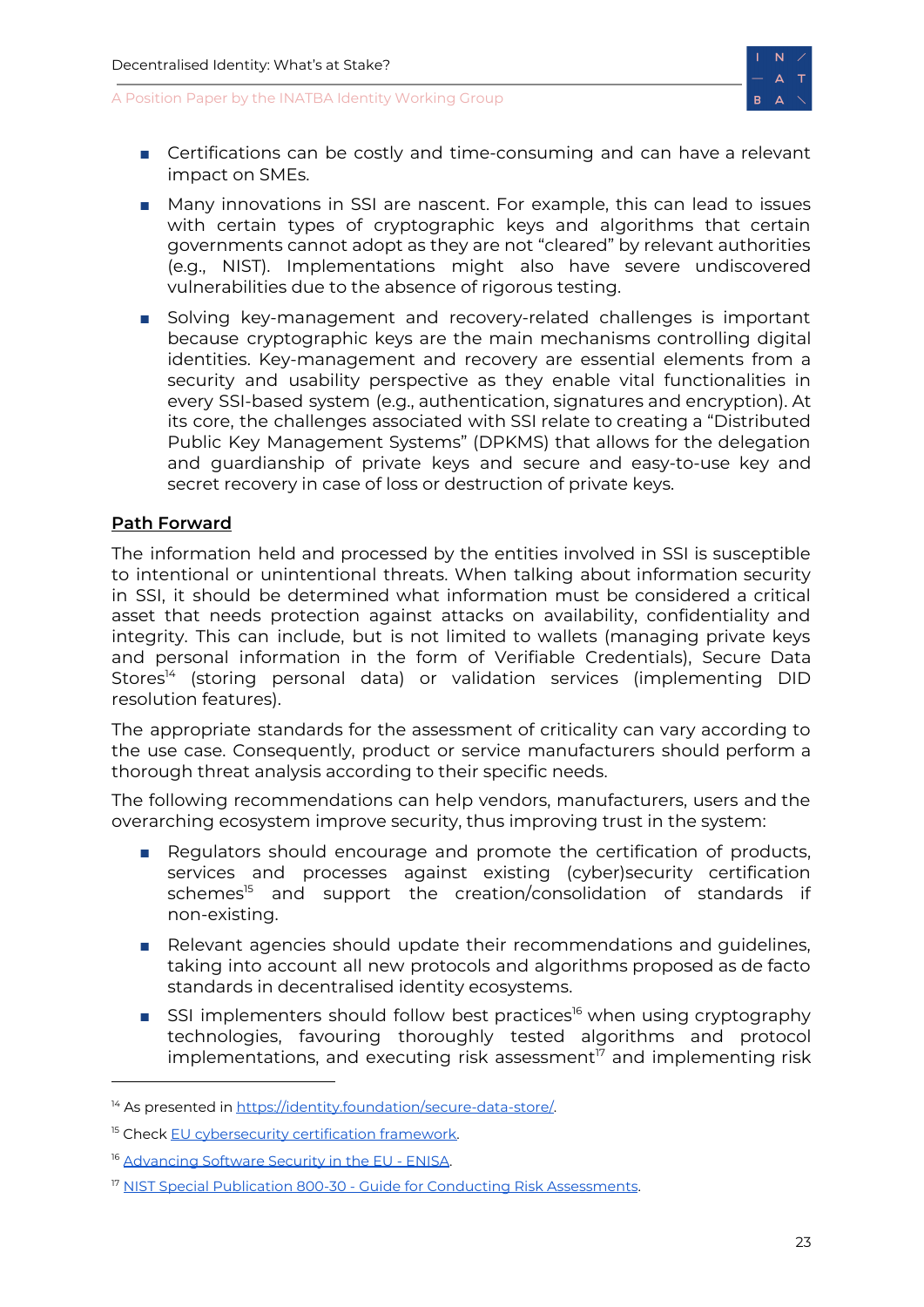



management processes that use an Information Security Management System when possible.

■ Vendors, manufacturers and users should promote the deployment and maintenance of public repositories that have disclosed vulnerabilities, best practices for security in place and designated methods to mitigate common security risks.

# <span id="page-24-0"></span>**3.4. Privacy and Data Protection**

### <span id="page-24-1"></span>**Introduction**

The centralised or federated design of current identity data infrastructures is responsible for a growing number of privacy and security scandals, leading to diminished trust in centralised and federated identity providers. As users' general awareness and value of privacy increases, governments and businesses are beginning to value the unique capabilities that SSI offers, namely its increased privacy and data protection levels and additional user control.

As part of SSI's inherent design, users are put in control of data, which closely matches the trends of current data protection regulations. In the EU, GDPR regulates users' data-rights. Its far-reaching territoriality has sparked an international shift in the management practices of processing users' personal data. However, not every approach to SSI, particularly not every blockchain design, is in compliance with the law, especially regarding certain rights established by the GDPR and similar data protection regulations, such as the right to be forgotten.

#### <span id="page-24-2"></span>**Where are we now?**

SSI is rapidly evolving and holds the potential to solve some of the biggest digitisation challenges in the formulation and enforcement of high levels of privacy and data protection. In principle,<sup>18</sup> SSI achieves this by including:

- additional user controls such as granular consent (enhanced consent management). The control of personal data by the user increases transparency of the "how, why, who and when" at different stages of processing, sharing and deletion of data.
- in accordance with GDPR, SSI prevents uncontrolled automatic processing of personal data as the user has full determination of purposes and means of processing of their personal data.
- the ability to have the user's consent and control over data processing. This eliminates excessive data processing by controllers and introduces data minimisation in its design.
- diminished risk of data being shared with unknown parties via opaque and unclear privacy policies and data sharing practices.
- the use of digital signatures in Verifiable Credentials and Presentations. This ensures the integrity of information and enables innovations in

 $18$  These features are supported by the standards but are still dependent on the design curated by the developers.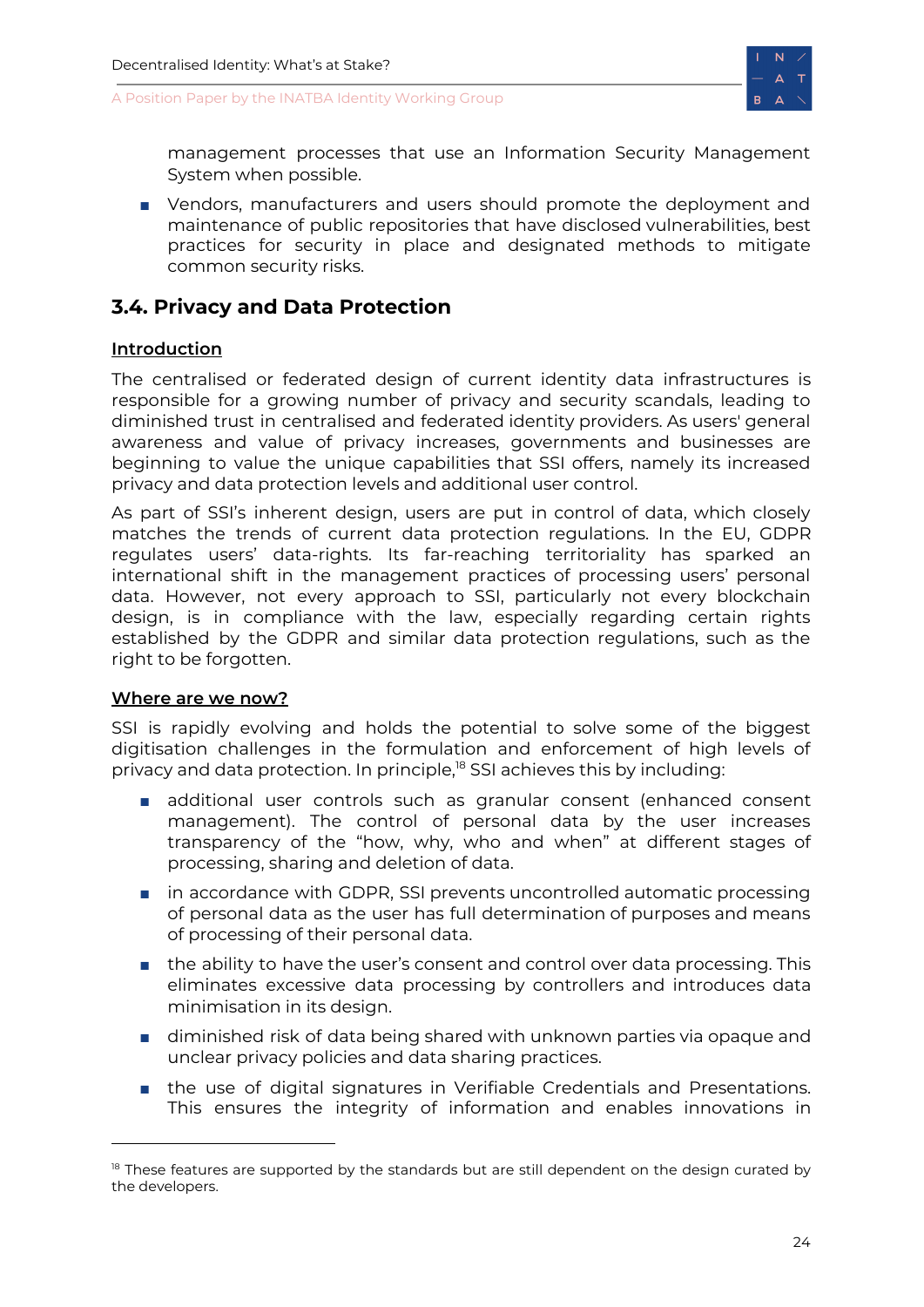

cryptography, for example in using Zero-Knowledge Proofs which help improve privacy by minimising personal information disclosures.

- increased data protection and data portability
- data deletion/revocation by design. This is possible either by direct or automated deletion of the users' data. Additionally, SSI offers users transparency on when data is deleted.

#### <span id="page-25-0"></span>**Barriers and Challenges**

Although SSI offers many benefits related to privacy and data protection benefits, its current technical implementation often faces compatibility issues with data protection regulations. The majority of these issues stem from the typical use of blockchain and its immutability characteristic, which is problematic when considering an individual's right to be forgotten. Even under traditional identity systems, implementing the right to be forgotten can be difficult. Blockchain adds to the difficulty as its append-only security benefit and inability to have data deleted from its database means users also no longer have the possibility to delete their saved data. The challenge is threefold:

- discerning a valid deletion/revocation request (a step supported by SSI's user authentication)
- identifying what constitutes "personal data" (a classification issue that requires clarification of the law)
- actual deletion of data (a trust and transparency issue that requires strong compliance)

Another major challenge is cross-border data sharing, which is made extremely difficult due to different jurisdictions and standards involved with country-specific privacy and data protection.

### <span id="page-25-1"></span>**Path Forward**

There are clear steps forward to ensure that this technology and the standards derived from it will improve privacy and data protection. Different SSI approaches, with varying credential-based models and the use of "off-ledger" DIDs alongside certain types of permissioned blockchains, as well as some approaches removing the use of blockchain altogether, are making more seamless GDPR-compliance possible.

As different SSI approaches converge and consolidate, stakeholders should update regulations (e.g. GDPR) and legal frameworks (e.g. eIDAS) to provide more legal certainty on the technical specificities that contribute to the process of data being considered as personalised, pseudonymised or anonymised.

Human error/malicious behaviour, which is difficult or even impossible to erase in a Blockchain setting, also needs to be addressed. The latter has liability consequences for a data controller/processor as they might be unable to delete data or confirm that data shared with third parties has been deleted — questions regarding indemnification and compliance enforcement remain.

Privacy and data protection and the anonymisation of data are essential aspects of the GDPR personal data framework. It must be clarified whether the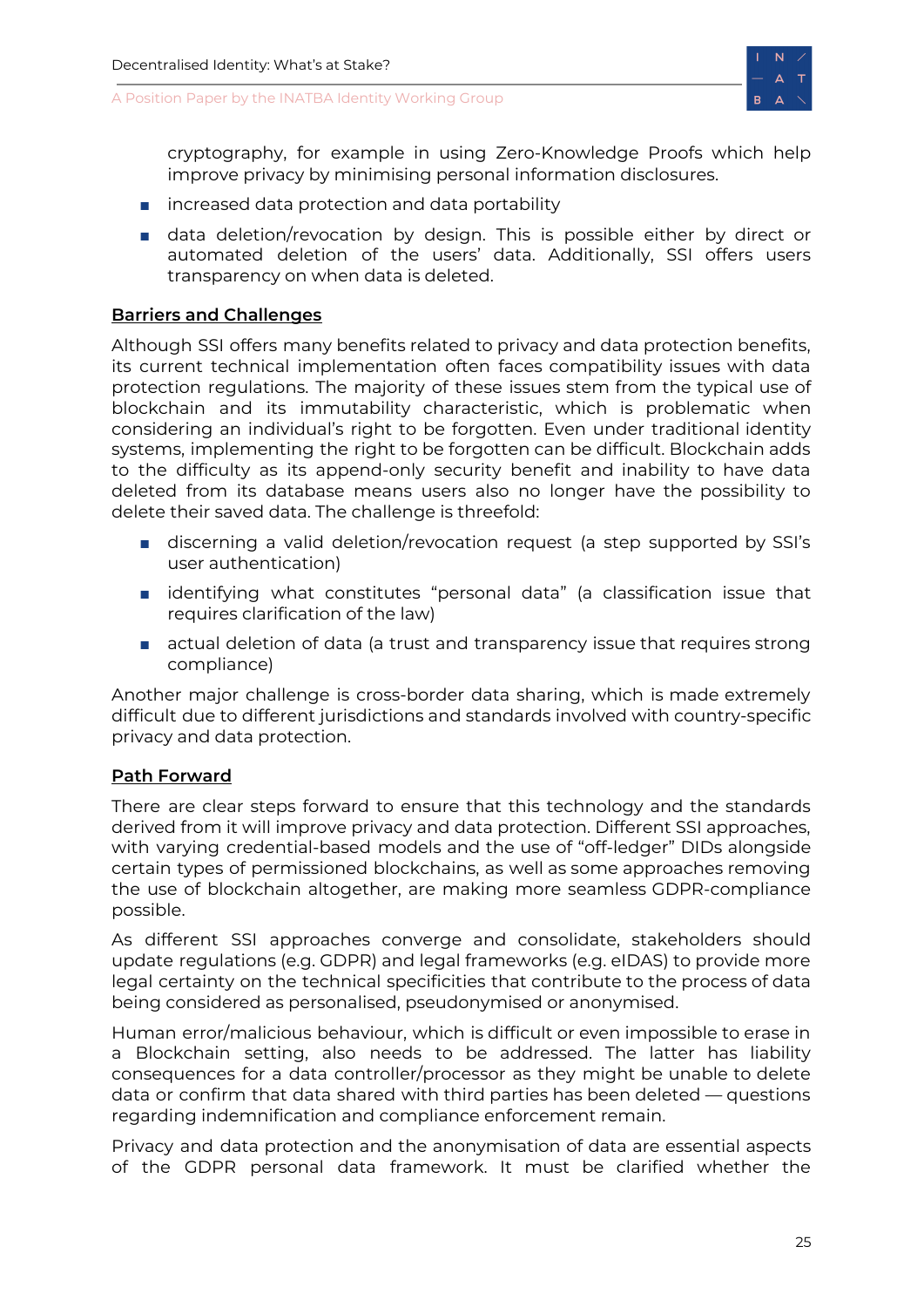

cryptographic standards used in SSI protocols are sufficient for data to be considered anonymous. If not, official bodies will need to provide guidance on the technical and operational measures required to reduce possible user profiling.

<span id="page-26-0"></span>That being said, it is important that data protection and privacy standards remain strong and protected from erosion. SSI enables the digitisation and utilisation of an even larger quantity of personal data and  $-$  if unchecked  $-$  may have dramatic implications for citizens' privacy and autonomy.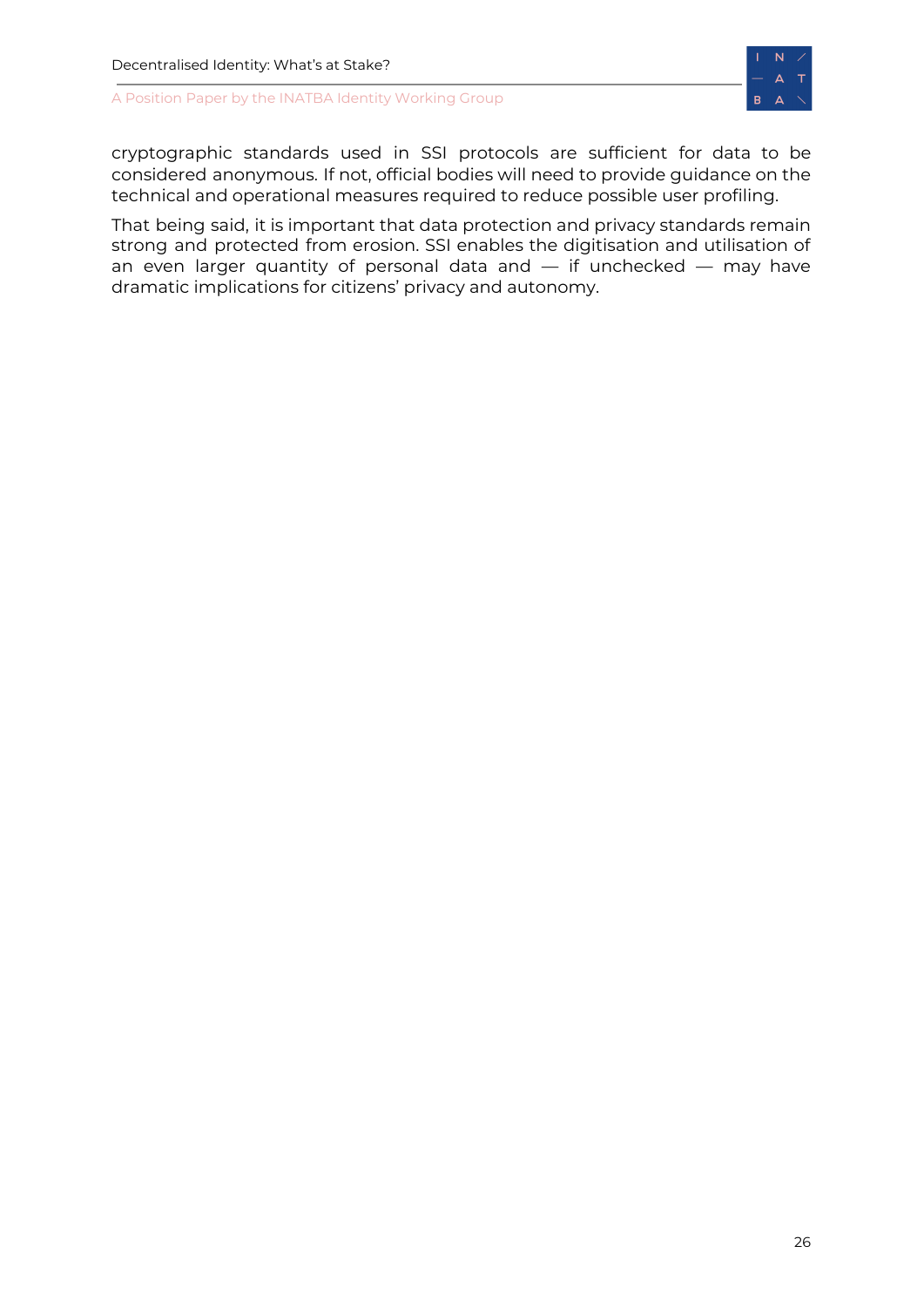

# **Glossary**

| <b>Identity</b>                          | A set of attributes that allows a subject to be<br>sufficiently distinguished/uniquely describes a<br>subject within a given context                                                                                                                                                                                                                                                                                                      |
|------------------------------------------|-------------------------------------------------------------------------------------------------------------------------------------------------------------------------------------------------------------------------------------------------------------------------------------------------------------------------------------------------------------------------------------------------------------------------------------------|
| <b>Attestation</b>                       | An attestation is the confirmation of a claim through<br>evidence or verification                                                                                                                                                                                                                                                                                                                                                         |
| <b>Attribute</b>                         | An identity trait, property, or quality of an entity                                                                                                                                                                                                                                                                                                                                                                                      |
| <b>Claim</b>                             | A statement or assertion that one DID subject, such<br>as a person or organisation, makes about itself or<br>another DID subject. The claim will relate to one or<br>more attributes about a DID Subject                                                                                                                                                                                                                                  |
| <b>Credential</b>                        | A set of one or more claims about a subject                                                                                                                                                                                                                                                                                                                                                                                               |
| <b>Digital identity</b>                  | Defined as the data points that identify something<br>(whether an individual, entity, process or thing) in<br>digital form                                                                                                                                                                                                                                                                                                                |
| <b>DID (decentralised</b><br>identifier) | A type of identifier intended for verifiable digital<br>identity that is "self-sovereign", i.e., fully under the<br>control of the identity owner and not dependent on<br>a centralised registry, identity provider or certificate<br>authority                                                                                                                                                                                           |
| <b>DID Document</b>                      | Contains a set of key descriptions, which are<br>machine-readable descriptions of the Identity<br>Owner's public keys, and a set of service endpoints,<br>which are resource pointers necessary to initiate<br>trusted interactions with the Identity Owner                                                                                                                                                                               |
| <b>Entity</b>                            | A resource of any kind that can be uniquely and<br>independently identified, ranging from individuals<br>to legal persons such as businesses and public<br>institutions as well as IoT devices and machines                                                                                                                                                                                                                               |
| <b>Identifier</b>                        | Something that enables an individual, entity,<br>process or thing to be discovered and identified in a<br>given context. The Decentralised Identifier or DID is<br>the building block of SSI. In the context of this<br>document, we refer to DIDs when speaking about<br>identifiers                                                                                                                                                     |
| <b>Identity Holder</b>                   | An individual or organisation that controls the<br>private keys associated with a given DID. While all<br>types of entities, including natural persons,<br>processes, organisations, smart agents, and things<br>(e.g., IoT devices, machines, etc.) may have DIDs that<br>identify them, the private keys associated with a DID<br>will still be controlled by an individual or<br>organisation (who will also be legally liable for it) |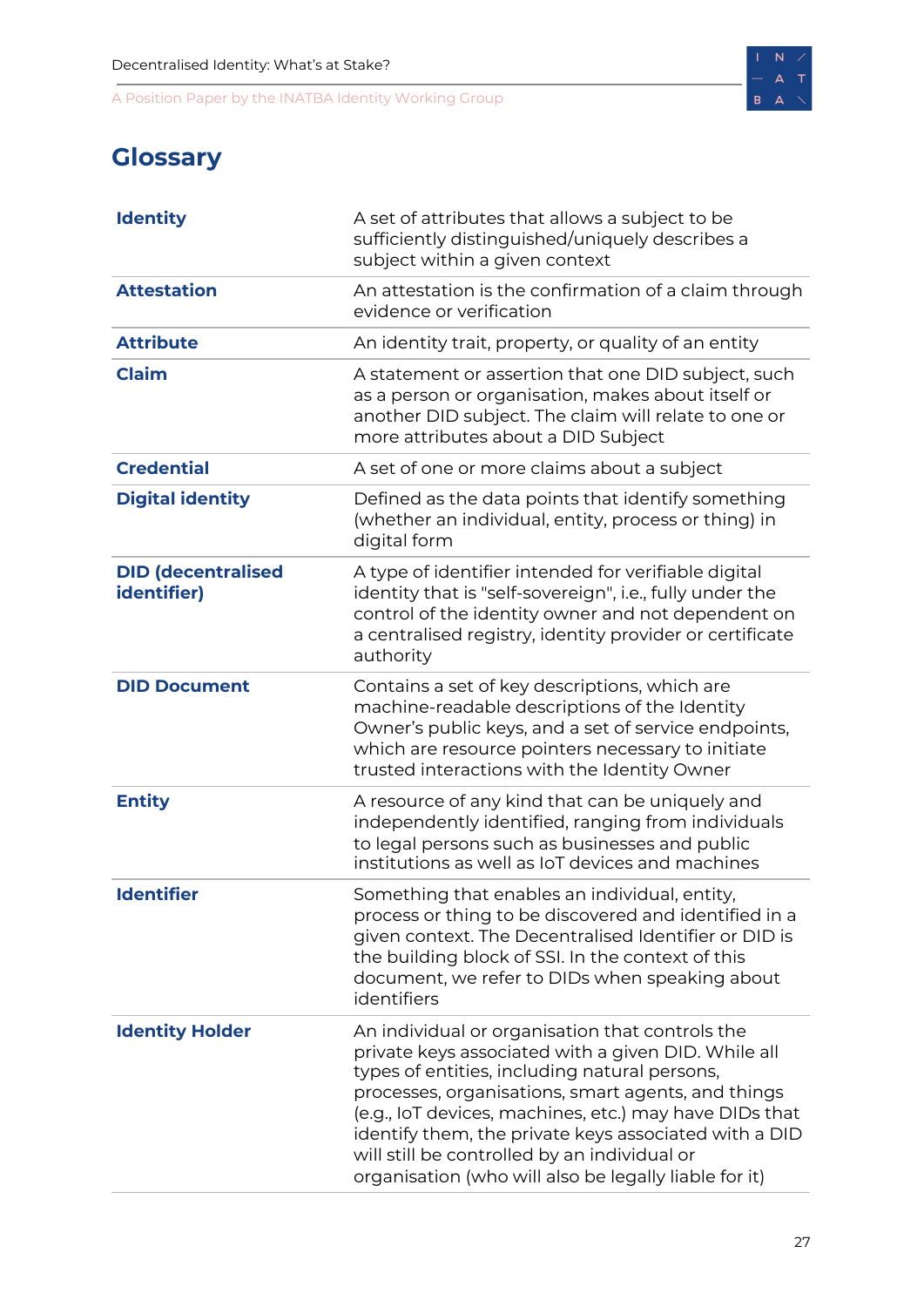

| <b>Individual</b>                    | A natural person                                                                                                                                                                                                                                                                                                                                                            |
|--------------------------------------|-----------------------------------------------------------------------------------------------------------------------------------------------------------------------------------------------------------------------------------------------------------------------------------------------------------------------------------------------------------------------------|
| <b>Natural or physical</b><br>person | An individual human being, as opposed to a legal<br>person created by operation of law                                                                                                                                                                                                                                                                                      |
| <b>Personal Data</b>                 | "Any information relating to an identified or<br>identifiable natural person ('data subject')" as<br>defined in Article 4(1) of the GDPR                                                                                                                                                                                                                                    |
| <b>Self-Sovereign Identity</b>       | A model of digital identity where individuals and<br>entities alike are uniquely in full control over central<br>aspects of their digital identity, including their<br>underlying encryption keys, creation, registration,<br>and use of their decentralised identifiers or DIDs,<br>and control over how their credentials and related<br>personal data is shared and used |
| <b>Subject</b>                       | Refers to the subject of a given claim or credential                                                                                                                                                                                                                                                                                                                        |